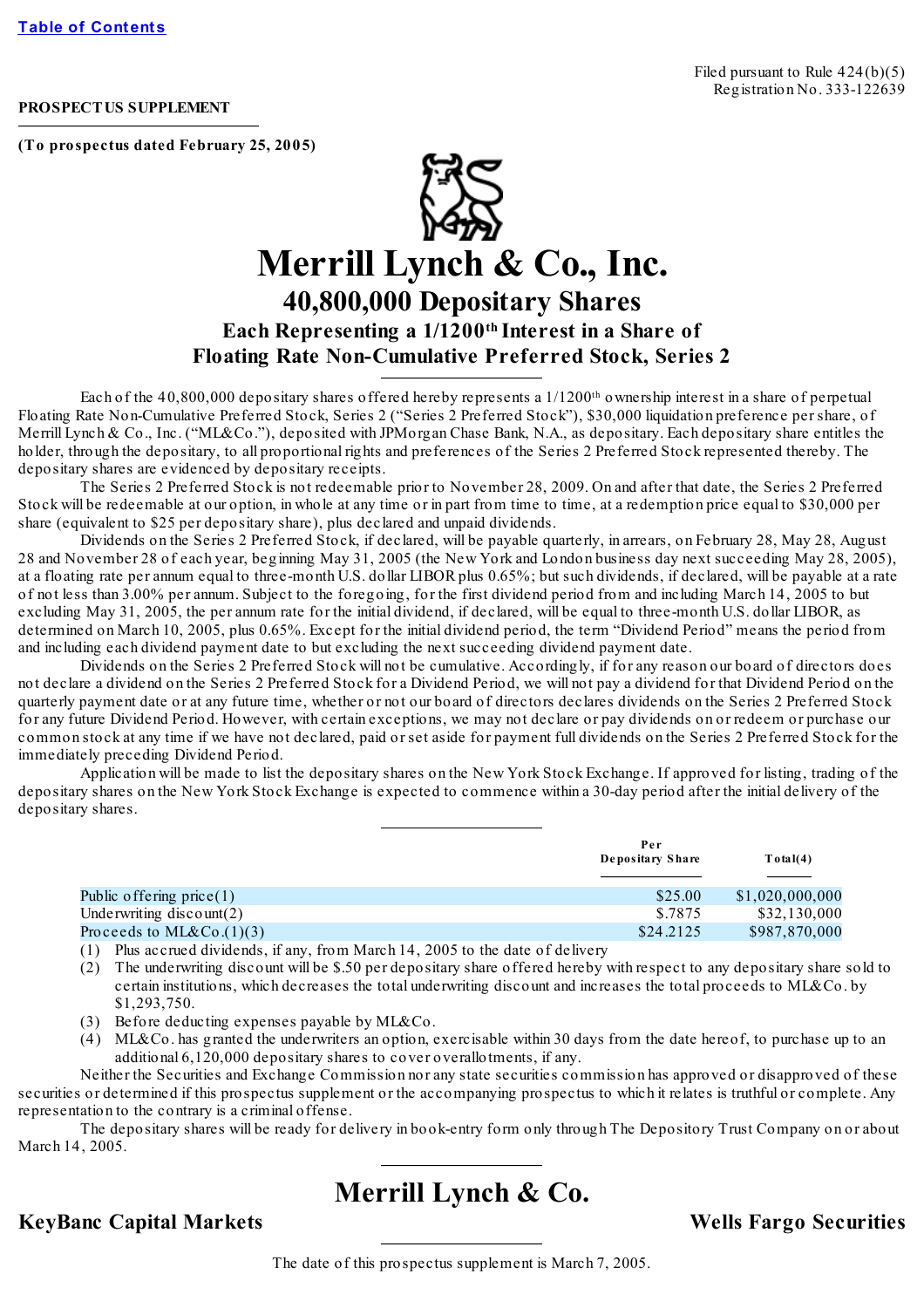### **TABLE OF CONTENTS**

#### **Prospectus Supplement**

<span id="page-1-0"></span>

| <b>SUMMARY OF TERMS</b><br>DESCRIPTION OF SERIES 2 PREFERRED STOCK<br>DESCRIPTION OF THE DEPOSITARY SHARES<br>UNITED STATES FEDERAL INCOME TAX CONSEQUENCES<br>WHERE YOU CAN FIND MORE INFORMATION<br>UNDERWRITING<br><b>LEGAL MATTERS</b>                                                                                                                                                                                                                                                                                                                                                                                                        | $S-3$<br>$S-6$<br>$S-12$<br>$S-15$<br>$S-19$<br>$S-20$<br>$S-21$                                      |
|---------------------------------------------------------------------------------------------------------------------------------------------------------------------------------------------------------------------------------------------------------------------------------------------------------------------------------------------------------------------------------------------------------------------------------------------------------------------------------------------------------------------------------------------------------------------------------------------------------------------------------------------------|-------------------------------------------------------------------------------------------------------|
| <b>EXPERTS</b>                                                                                                                                                                                                                                                                                                                                                                                                                                                                                                                                                                                                                                    | $S-21$                                                                                                |
| Prospectus                                                                                                                                                                                                                                                                                                                                                                                                                                                                                                                                                                                                                                        |                                                                                                       |
| Merrill Lynch $& Co., Inc$<br>Use of Proceeds<br>Ratio of Earnings to Fixed Charges and Ratio of Earnings to Combined Fixed Charges and Preferred Stock Dividends<br>The Securities<br>Description of Debt Securities<br>Description of Debt Warrants<br>Description of Currency Warrants<br>Description of Index Warrants<br>Description of Preferred Stock<br>Description of Depositary Shares<br>Description of Preferred Stock Warrants<br>Description of Common Stock<br>Description of Common Stock Warrants<br>Plan of Distribution<br>Where You Can Find More Information<br>Incorporation of Information We File With the SEC<br>Experts | $\overline{c}$<br>3<br>3<br>4<br>15<br>17<br>18<br>24<br>29<br>33<br>35<br>38<br>41<br>42<br>42<br>43 |

You should rely only on the information contained or incorporated by reference in this prospectus supplement and the accompanying prospectus. Neither we nor the underwriters have authorized any other person to provide you with different or additional information. If anyone provides you with different or additional information, you should not rely on it. Neither we nor the underwriters are making an offer to sell these securities in any jurisdiction where the offer or sale is not permitted. You should not assume that the information contained or incorporated by reference in this prospectus supplement and the accompanying prospectus is accurate as of any date other than the date on the cover of this prospectus supplement.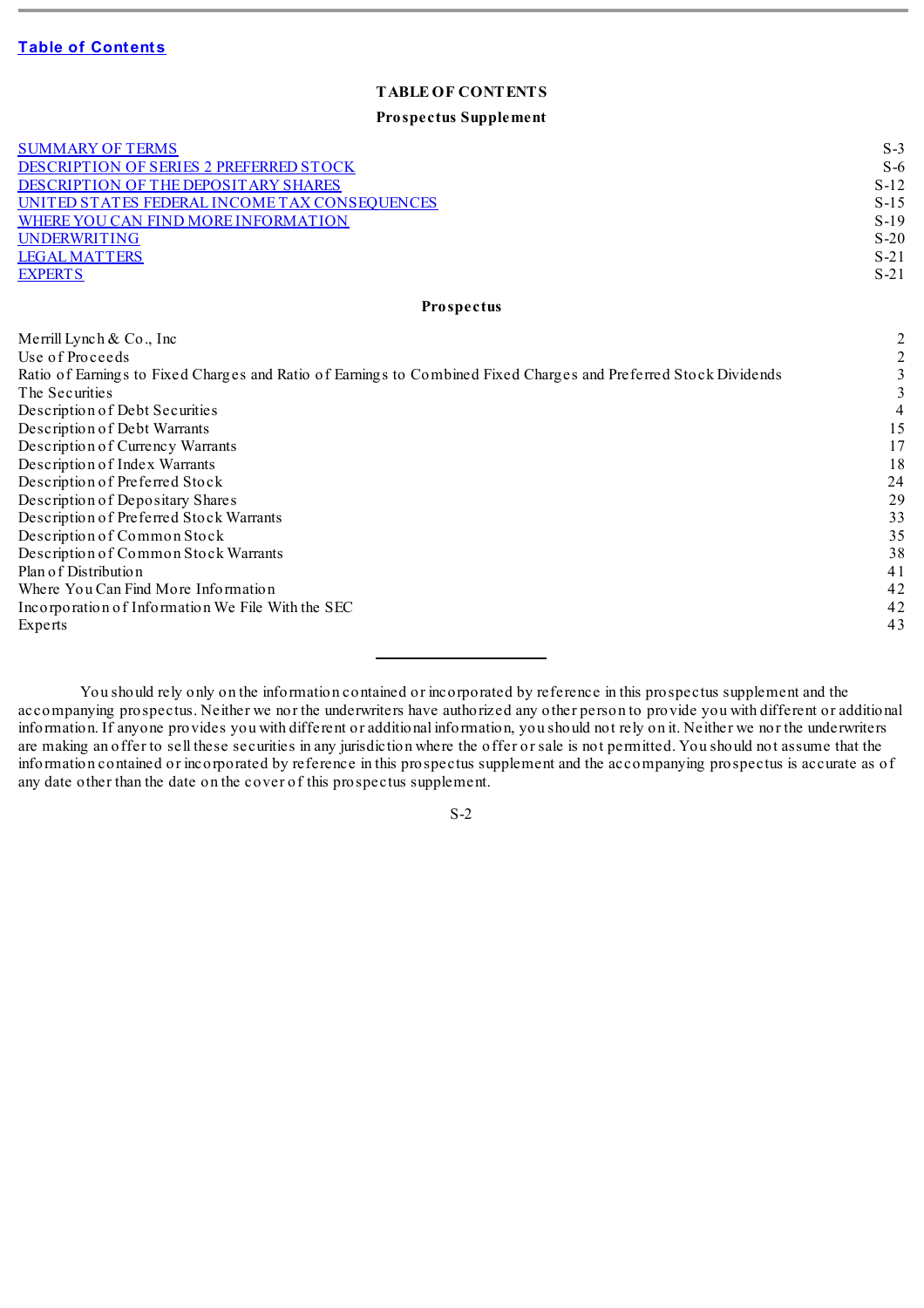#### **SUMMARY OF TERMS**

<span id="page-2-0"></span>This summary highlights the principal terms of the Series 2 Preferred Stock and the depositary shares. It does not contain all of the information that you need to consider in making your investment decision. To understand all of the terms of the offering of the Series 2 Preferred Stock and the depositary shares, you should read carefully this prospectus supplement and the accompanying prospectus.

Securities offered 40,800,000 depositary shares each representing a 1/1200<sup>th</sup> interest in a share of perpetual Floating Rate Non-Cumulative Preferred Stock, Series 2, \$1.00 par value, with a liquidation preference of \$30,000 per share (equivalent to \$25 per depositary share) of Merrill Lynch & Co., Inc., which we refer to as "ML&Co." Each holder of a depositary share will be entitled, in proportion to the applicable fraction of a share of Series 2 Preferred Stock represented by such depositary share, to all the rights and preferences of the Series 2 Preferred Stock represented thereby (including dividend, voting, redemption and liquidation rights).

Dividends homeomulative dividends at a floating rate per annum equal to three-month U.S. dollar LIBOR plus 0.65%; but such dividends, if declared, will be payable at a rate of not less than 3.00% per annum. For the first dividend period from and including March 14, 2005 to but excluding May 31, 2005 (the New York and London business day next succeeding May 28, 2005), the per annum rate for the initial dividend, if declared, will be equal to three-month U.S. dollar LIBOR, as determined on March 10, 2005, plus 0.65%.

> Dividends on the Series 2 Preferred Stock will not be cumulative. Accordingly, if for any reason our board of directors does not declare a dividend on the Series 2 Preferred Stock for a Dividend Period, we will not pay a dividend for that Dividend Period on the quarterly payment date or at any future time, whether or not our board of directors declares dividends on the Series 2 Preferred Stock for any future Dividend Period.

> We may not, at any time, declare or pay dividends on, make distributions with respect to, or redeem, purchase or acquire, or make a liquidation payment with respect to, any of our common stock or any other of our stock ranking as to dividends or distribution of assets junior to the Series 2 Preferred Stock, unless full dividends on all outstanding shares of Series 2 Preferred Stock have been declared or paid or set aside for payment for the immediately preceding Dividend Period (except for (x) dividends or distributions paid in shares of, or options, warrants or rights to subscribe for or purchase shares of, our common stock or other of our capitalstock ranking junior to Series 2 Preferred Stock as to dividends and distribution of assets upon dissolution, liquidation or winding up of ML&Co.,  $(y)$  redemptions or purchases of any rights pursuant to our Rights Agreement or by conversion or exchange for our capitalstock ranking junior to Series 2 Preferred Stock as to dividends and distribution of assets upon dissolution, liquidation or winding up of ML&Co. and (z) purchases by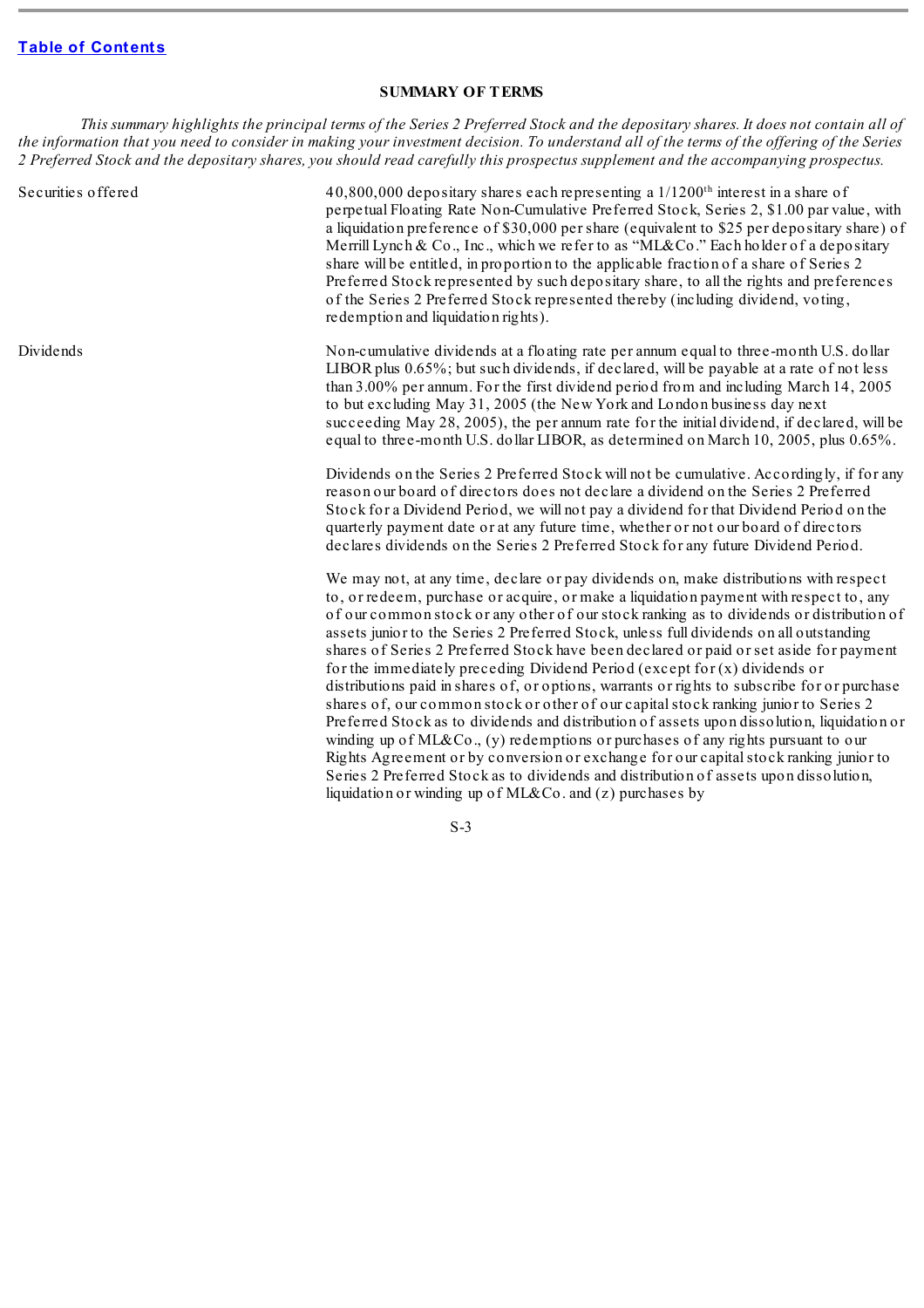$\sim$ 

|                    | us or our affiliates in connection with transactions effected by or for the account of<br>customers of ML&Co. or customers of any of our subsidiaries or in connection with<br>the distribution or trading of such capital stock).                                                                                                                                                                                                                                                                                                                                                                                                                                                                                                                |
|--------------------|---------------------------------------------------------------------------------------------------------------------------------------------------------------------------------------------------------------------------------------------------------------------------------------------------------------------------------------------------------------------------------------------------------------------------------------------------------------------------------------------------------------------------------------------------------------------------------------------------------------------------------------------------------------------------------------------------------------------------------------------------|
|                    | We may not declare or pay dividends on, make distributions with respect to, or redeem,<br>purchase or acquire (except for purchases by us or our affiliates in connection with<br>transactions effected by or for the account of customers of ML&Co. or customers of<br>any of our subsidiaries or in connection with distribution or trading of such stock), or<br>make a liquidation payment with respect to, any of our preferred stock or any other of<br>our stock ranking as to dividends or distribution of assets equal with the Series 2<br>Preferred Stock, unless, for such Dividend Period, full or pro rata dividends on all<br>outstanding shares of Series 2 Preferred Stock have been declared, paid or set aside for<br>payment. |
| Payment dates      | February 28, May 28, August 28 and November 28 of each year, beginning May 31,<br>2005 (the New York and London business day next succeeding May 28, 2005), when, as<br>and if declared by our board of directors in its sole discretion, but only out of assets of<br>ML&Co. legally available for payment.                                                                                                                                                                                                                                                                                                                                                                                                                                      |
|                    | If any date on which dividends would otherwise be payable is not a New York business<br>day and London business day (each as defined below), then the dividend payment date<br>will be the next succeeding day that is a New York business day and London business<br>day unless such day falls in the next calendar month, in which case the dividend payment<br>date will be the immediately preceding day that is a New York business day and London<br>business day.                                                                                                                                                                                                                                                                          |
| Redemption         | The Series 2 Preferred Stock is not redeemable prior to November 28, 2009. On and<br>after that date, the Series 2 Preferred Stock will be redeemable at our option, in whole at<br>any time or in part from time to time, at a redemption price equal to \$30,000 per share<br>(equivalent to \$25 per depositary share), plus declared and unpaid dividends, without<br>accumulation of any undeclared dividends. Holders of Series 2 Preferred Stock will have<br>no right to require the redemption of the Preferred Stock.                                                                                                                                                                                                                   |
| Liquidation rights | In the event of any voluntary or involuntary liquidation, dissolution or winding up of<br>ML&Co., the holders of shares of Series 2 Preferred Stock are entitled to receive out<br>of assets of ML&Co. available for distribution to stockholders, before any distribution<br>of assets is made to holders of common stock or of any of our other shares of stock<br>ranking as to such a distribution junior to the shares of Series 2 Preferred Stock, a<br>liquidating distribution in the amount of \$30,000 per share (equivalent to \$25 per<br>depositary share) plus declared and unpaid dividends, without accumulation of any<br>undeclared dividends.                                                                                  |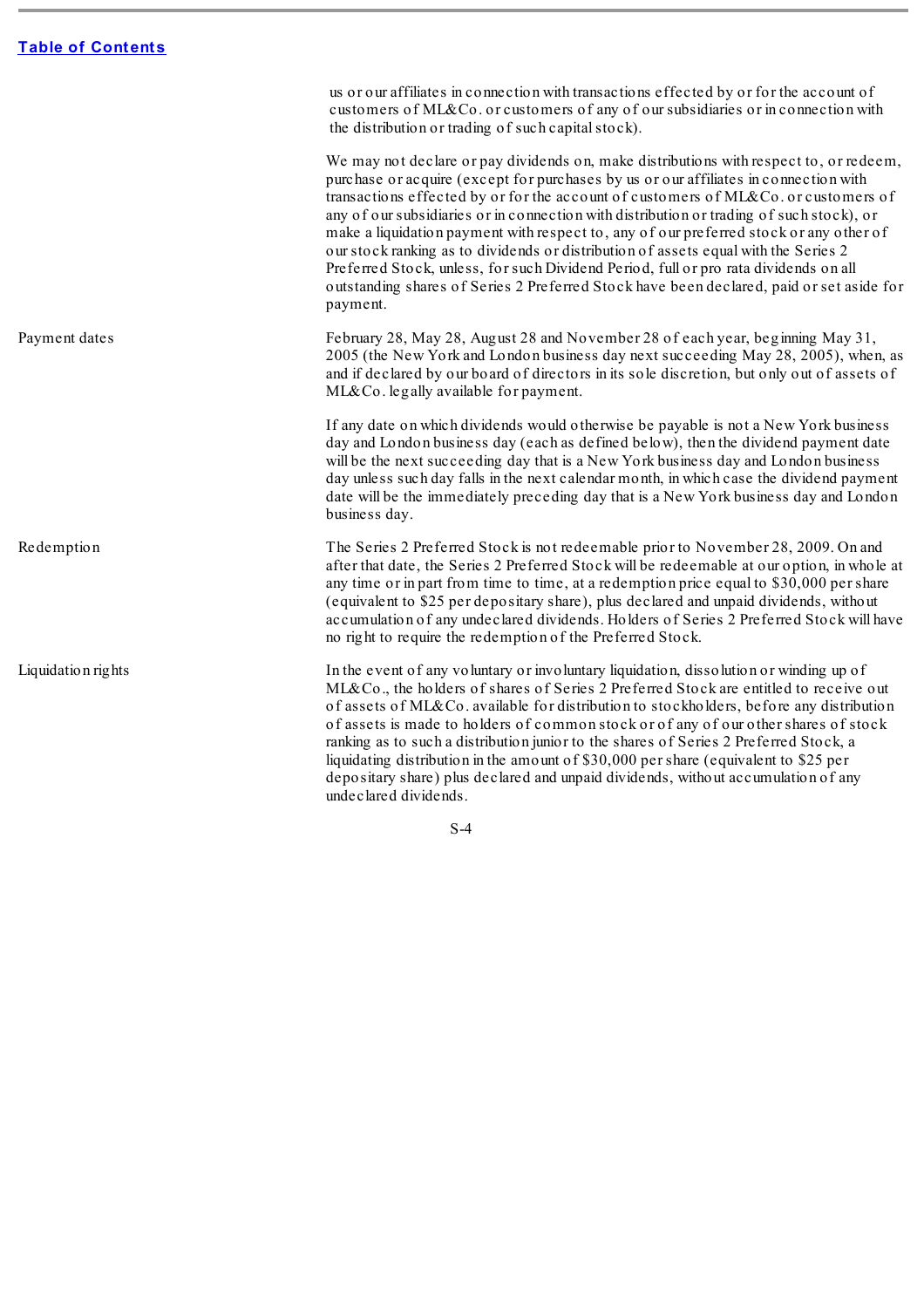<u> The Common State Common Sta</u>

| Voting rights                    | None, except with respect to certain changes in the terms of the Series 2 Preferred<br>Stock and in the case of certain dividend arrearages. See "Description of Preferred<br>Stock—Voting Rights."<br>In addition, holders of depositary shares have voting rights with respect to certain<br>amendments to the deposit agreement. See "Description of the Depositary Shares—                                                                                                                                                                                                                                                                                                                                                            |
|----------------------------------|-------------------------------------------------------------------------------------------------------------------------------------------------------------------------------------------------------------------------------------------------------------------------------------------------------------------------------------------------------------------------------------------------------------------------------------------------------------------------------------------------------------------------------------------------------------------------------------------------------------------------------------------------------------------------------------------------------------------------------------------|
|                                  | Amendment and Termination of the Deposit Agreement."                                                                                                                                                                                                                                                                                                                                                                                                                                                                                                                                                                                                                                                                                      |
| Ranking                          | The Series 2 Preferred Stock will rank senior, as to payment of dividends and<br>distribution of assets upon dissolution, liquidation or winding up of ML&Co., to our<br>common stock (or any of our other shares of stock ranking junior to the Series 2<br>Preferred Stock). The Series 2 Preferred Stock will rank on a parity as to payment of<br>dividends and distribution of assets upon dissolution, liquidation or winding up of<br>ML&Co. with each other outstanding series of preferred stock of ML&Co. As of the<br>date hereof, our Floating Rate Non-Cumulative Preferred Stock, Series 1 is the only<br>issued and outstanding series of preferred stock that will rank on a parity with the Series<br>2 Preferred Stock. |
| Preemptive and conversion rights | None.                                                                                                                                                                                                                                                                                                                                                                                                                                                                                                                                                                                                                                                                                                                                     |
| NYSE listing                     | We will apply to list the depositary shares on the New York Stock Exchange under the<br>symbol "MER PrH". If approved for listing, we expect trading of the depositary shares<br>on the New York Stock Exchange to commence within a 30-day period after the initial<br>delivery of the depositary shares.                                                                                                                                                                                                                                                                                                                                                                                                                                |
| Transfer agent and registrar     | JPM organ Chase Bank, N.A.                                                                                                                                                                                                                                                                                                                                                                                                                                                                                                                                                                                                                                                                                                                |
| Depositary                       | JPM organ Chase Bank, N.A.                                                                                                                                                                                                                                                                                                                                                                                                                                                                                                                                                                                                                                                                                                                |

÷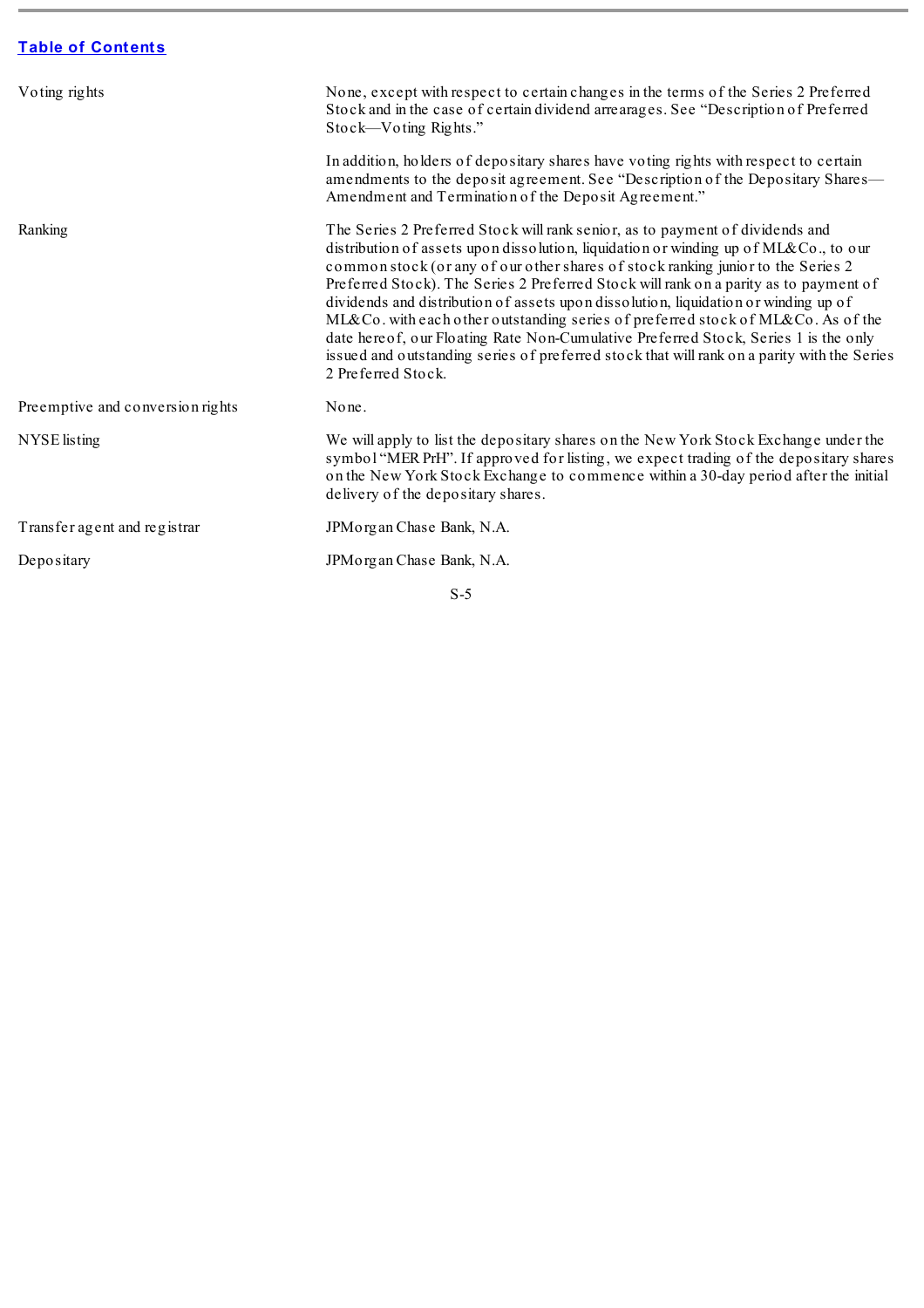#### **DESCRIPTION OF SERIES 2 PREFERRED STOCK**

<span id="page-5-0"></span>The following description of certain terms of the Series 2 Preferred Stock offered hereby supplements, and to the extent inconsistent therewith replaces, the description of the general terms and provisions of preferred stock set forth in the accompanying prospectus, to which description reference is hereby made. The following summary is not intended to be complete.

References in this prospectus supplement to "ML&Co.", "we", "us" and "our" are to Merrill Lynch & Co., Inc.

#### **General**

The Series 2 Preferred Stock is part of a single series of authorized preferred stock consisting of 34,000 shares of Series 2 Preferred Stock (39,100 shares, if the underwriters exercise their overallotment option to purchase additional depositary shares in full) being initially offered hereby. We may from time to time, without notice to or the consent of holders of the Series 2 Preferred Stock offered hereby, issue additionalshares of the Series 2 Preferred Stock. The holders of Series 2 Preferred Stock will have no preemptive rights. The Series 2 Preferred Stock, upon issuance against full payment of the purchase price therefor, will be fully paid and nonassessable.

The Series 2 Preferred Stock will, on the date of original issuance, rank on a parity as to payment of dividends and distribution of assets upon dissolution, liquidation or winding up of ML&Co. with our Floating Rate Non-Cumulative Preferred Stock, Series 1, and will rank senior to any Series A junior preferred stock when issued as described under "Description of Common Stock—Rights to Purchase Series A Junior Preferred Stock" in the accompanying prospectus. The Series 2 Preferred Stock, together with each other series of preferred stock, will rank senior to the common stock and any other stock of ML&Co. that is expressly made junior to such series of preferred stock as to the payment of dividends and distribution of assets upon dissolution, liquidation or winding up of ML&Co. We may from time to time, without notice to or consent from the holders of the depositary shares, create and issue additionalshares of preferred stock ranking on an equal basis to the Series 2 Preferred Stock as to dividends and upon dissolution, liquidation or winding up.

The Series 2 Preferred Stock will not be convertible into, or exchangeable for, shares of any other class or series of stock or other securities of ML&Co., and will not be subject to any sinking fund or other obligation of ML&Co. to repurchase the Series 2 Preferred Stock.

#### **Dividends**

Dividends on shares of the Series 2 Preferred Stock will not be mandatory. Holders of shares of Series 2 Preferred Stock will be entitled to receive, if and when declared by our board of directors or a duly authorized committee of the board of directors, out of assets of ML&Co. legally available under Delaware law for payment, non-cumulative cash dividends at a floating rate per annum equal to three-month U.S. dollar LIBOR plus 0.65%; but in no event willsuch dividends, if declared, be payable at a rate of less than 3.00% per annum, of the \$30,000 liquidation preference per share (equivalent to \$25 per depositary share). For the first dividend period from and including March 14, 2005 to but excluding May 31, 2005 (the New York and London business day next succeeding May 28, 2005), the per annum rate for the initial dividend, if declared, will be equal to three-month U.S. dollar LIBOR, as determined on March 10, 2005, plus 0.65%.

Three-month U.S. dollar LIBOR, with respect to a Dividend Period, means the rate (expressed as a percentage per annum) for deposits in U.S. dollars for a three month period that normally appears on Moneyline Telerate Page 3750, as displayed on page "BBAM" (British Bankers Association Official BBA LIBOR Fixings) in the Bloomberg Professional Service (or any other service that may replace Moneyline Telerate, Inc. on page BBAM or any other page that may replace page BBAM on the Bloomberg Professional Service or a successor service, in each case, for the purpose of displaying London interbank offered rates of major banks) as of 11:00 a.m. (London time) on the second London business day immediately preceding the first day of such Dividend Period.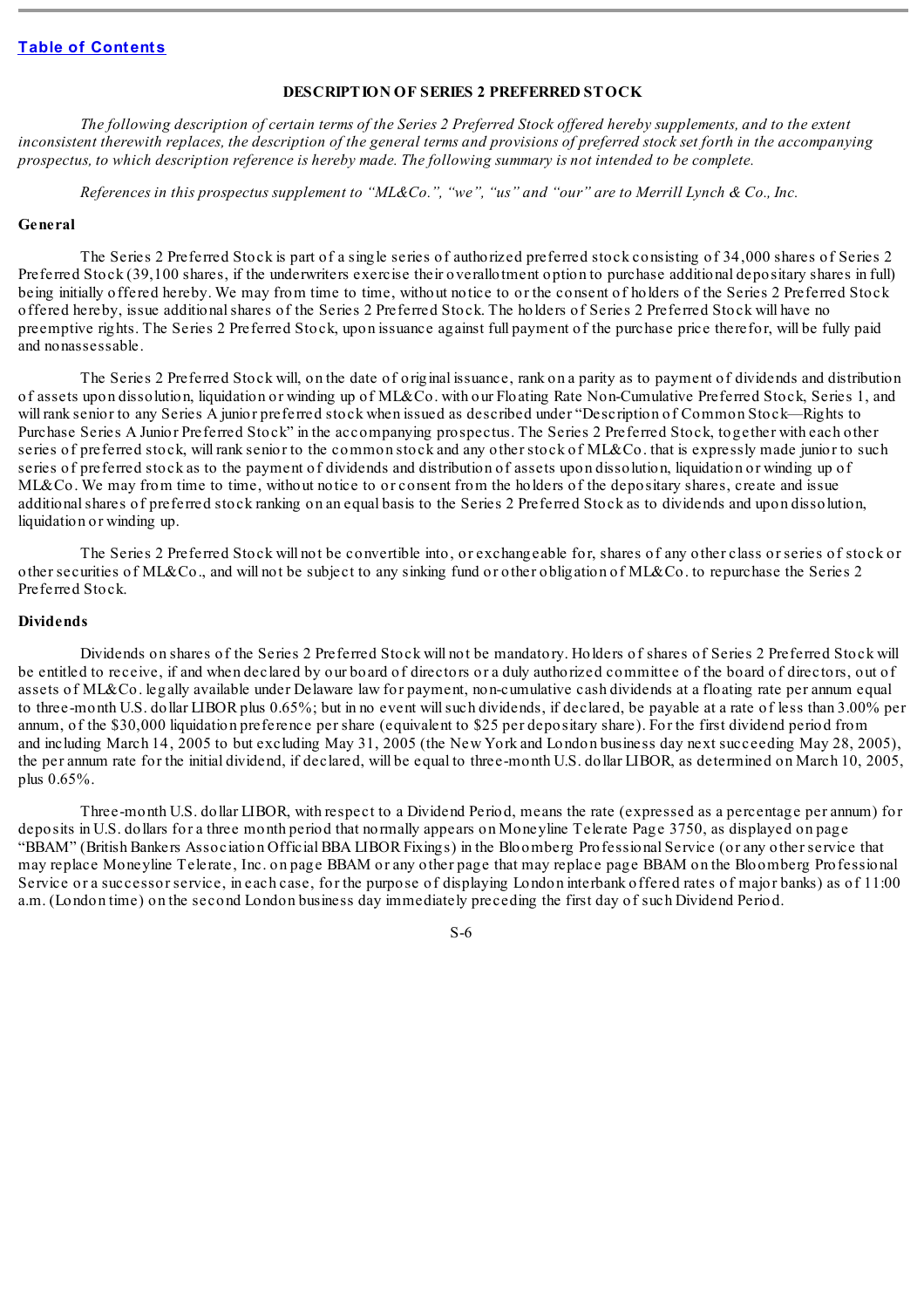A "London business day" means a day other than a Saturday or Sunday on which dealings in deposits in U.S. dollars are transacted, or with respect to any future date are expected to be transacted, in the London interbank market.

If three-month U.S. dollar LIBOR cannot be determined as described above, we willselect four major banks in the London interbank market. We will request that the principal London offices of those four selected banks provide their offered quotations to prime banks in the London interbank market at approximately 11:00 a.m., London time, on the second London business day immediately preceding the first day of such Dividend Period. These quotations will be for deposits in U.S. dollars for a three month period. Offered quotations must be based on a principal amount equal to an amount that is representative of a single transaction in U.S. dollars in the market at the time.

If two or more quotations are provided, three-month U.S. dollar LIBOR for the Dividend Period will be the arithmetic mean of the quotations. If fewer than two quotations are provided, we willselect three major banks in New York City and will then determine three-month U.S. dollar LIBOR for the Dividend Period as the arithmetic mean of rates quoted by those three major banks in New York City to leading European banks at approximately 3:00 p.m., New York City time, on the second London business day immediately preceding the first day of such Dividend Period. The rates quoted will be for loans in U.S. dollars, for a three month period. Rates quoted must be based on a principal amount equal to an amount that is representative of a single transaction in U.S. dollars in the market at the time. If fewer than three New York City banks selected by us are quoting rates, three-month U.S. dollar LIBOR for the applicable period will be the same as for the immediately preceding Dividend Period.

Except for the initial dividend period, the term "Dividend Period" means the period from and including each dividend payment date to but excluding the next succeeding dividend payment date.

If declared, we will pay dividends on the Series 2 Preferred Stock quarterly, in arrears, on February 28, May 28, August 28 and November 28 of each year, beginning May 31, 2005 (the New York and London business day next succeeding May 28, 2005). We will pay dividends to holders of record as they appear on our stock books on each record date, not more than 30 days nor less than 10 days preceding the applicable payment date, as shall be fixed by the board of directors or a duly authorized committee of the board of directors. If any date on which dividends would otherwise be payable is not a New York business day and London business day, then the dividend payment date will be the next succeeding day that is a New York business day and London business day unless such day falls in the next calendar month, in which case the dividend payment date will be the immediately preceding day that is a New York business day and London business day. "New York business day" means any day that is not a Saturday or Sunday and that, in New York City, is not a day on which banking institutions generally are authorized or obligated by law or executive order to be closed. See "Description of the Depositary Shares—Dividends and Other Distributions" about the deferral of distribution of amounts that are fractions of one cent (\$0.01).

Dividends on shares of the Series 2 Preferred Stock will not be cumulative. If the board of directors of ML&Co., or a duly authorized committee of the board of directors, does not declare a dividend on the Series 2 Preferred Stock for any Dividend Period, we will not pay a dividend for that Dividend Period on the quarterly payment date or at any future time, whether or not dividends on the Series 2 Preferred Stock are declared for any future Dividend Period.

We will calculate dividends on the Series 2 Preferred Stock on the basis of a 360-day year and the actual number of days elapsed in each Dividend Period. Accordingly, the amount of dividends payable per share for each Dividend Period for the Series 2 Preferred Stock shall (if and when declared) equal the product of (i) the applicable dividend rate, (ii) \$30,000 and (iii) a fraction (A) the numerator of which will be the actual number of days elapsed in such Dividend Period, and (B) the denominator of which will be 360. Dividends will cease to accrue after the redemption date on shares of the Series 2 Preferred Stock unless we default in the payment of the redemption price of the shares called for redemption.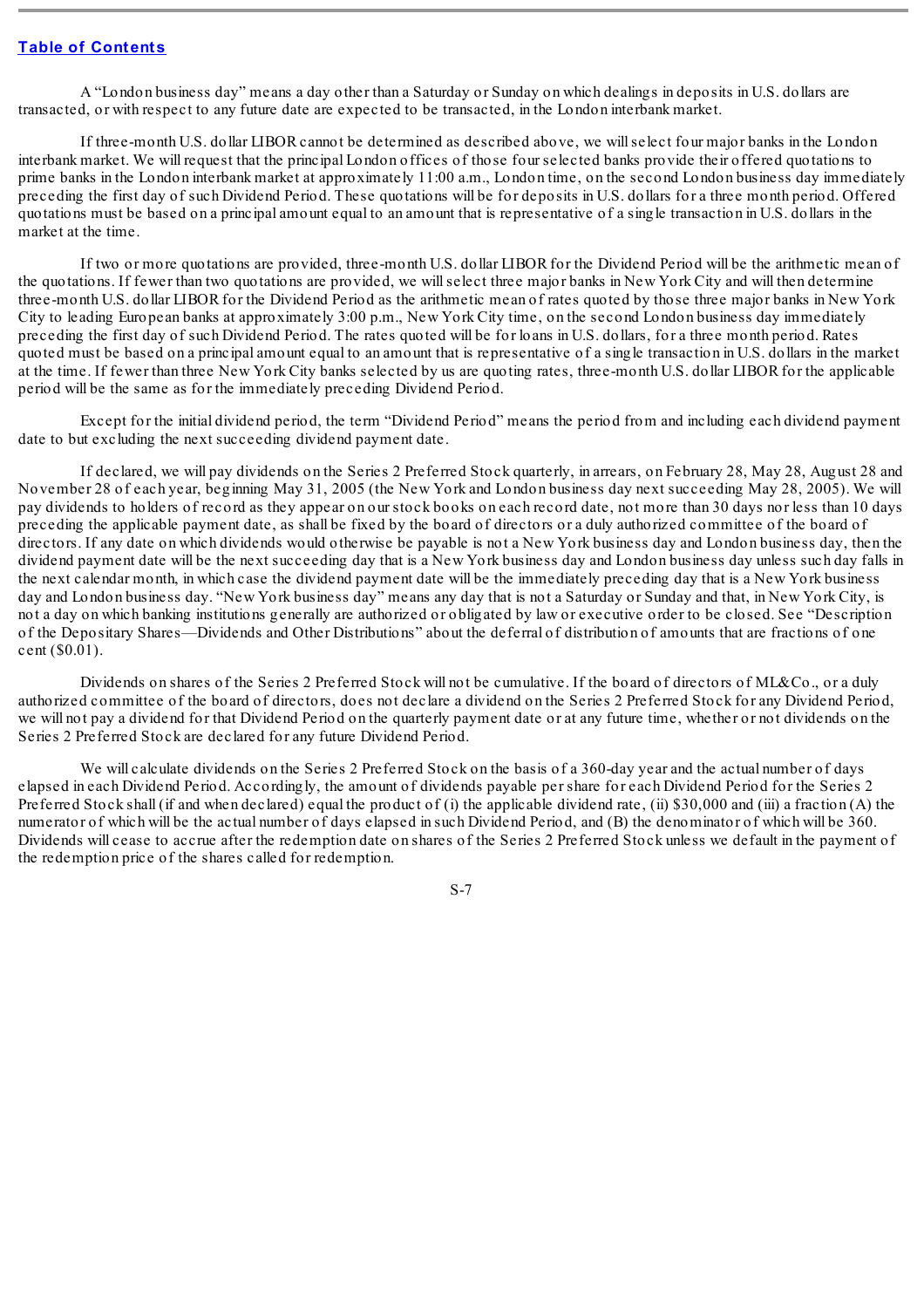We may not, at any time, declare or pay dividends on, make distributions with respect to, or redeem, purchase or acquire, or make a liquidation payment with respect to, any of our common stock or any other of our stock ranking as to dividends or distribution of assets junior to the Series 2 Preferred Stock, unless full dividends on all outstanding shares of Series 2 Preferred Stock have been declared or paid or set aside for payment for the immediately preceding Dividend Period (except for (x) dividends or distributions paid in shares of, or options, warrants or rights to subscribe for or purchase shares of, our common stock or other of our capitalstock ranking junior to Series 2 Preferred Stock as to dividends and distribution of assets upon dissolution, liquidation or winding up of ML&Co., (y) redemptions or purchases of any rights pursuant to our Rights Agreement or by conversion or exchange for our capital stock ranking junior to Series 2 Preferred Stock as to dividends and distribution of assets upon dissolution, liquidation or winding up of ML&Co. and (z) purchases by us or our affiliates in connection with transactions effected by or for the account of customers of ML&Co. or customers of any of our subsidiaries or in connection with the distribution or trading of such capital stock).

We may not declare or pay dividends on, make distributions with respect to, or redeem, purchase or acquire (except for purchases by us or our affiliates in connection with transactions effected by or for the account of customers of ML&Co. or customers of any of our subsidiaries or in connection with the distribution or trading of such stock), or make a liquidation payment with respect to, any of our preferred stock or any other of our stock ranking as to dividends or distribution of assets equal with the Series 2 Preferred Stock, unless for such Dividend Period, full or pro rata dividends on all outstanding shares of Series 2 Preferred Stock have been declared, paid or set aside for payment.

#### **Liquidation Rights**

In the event of any voluntary or involuntary liquidation, dissolution or winding up of ML&Co., the holders of shares of Series 2 Preferred Stock are entitled to receive out of assets of ML&Co. available for distribution to stockholders, before any distribution of assets is made to holders of common stock or of any of our other shares of stock ranking as to such a distribution junior to the shares of Series 2 Preferred Stock, a liquidating distribution in the amount of \$30,000 per share (equivalent to \$25 per depositary share) plus declared and unpaid dividends, without accumulation of any undeclared dividends.

After payment of such a liquidating distribution, the holders of shares of Series 2 Preferred Stock will not be entitled to any further participation in any distribution of assets by ML&Co.

A consolidation or merger of ML&Co. with one or more corporations will not be deemed to be a voluntary or involuntary liquidation, dissolution or winding up of ML&Co.

Because ML&Co. is a holding company, its rights and the rights of its creditors and its shareholders, including the holders of shares of the Series 2 Preferred Stock, to participate in the assets of any subsidiary of ML&Co. upon such subsidiary's liquidation or recapitalization may be subject to the prior claims of the subsidiary's creditors, except to the extent that ML&Co. may itself be a creditor with recognized claims against the subsidiary.

#### **Redemption**

The Series 2 Preferred Stock is not subject to any mandatory redemption, sinking fund or other similar provisions. The Series 2 Preferred Stock is not redeemable prior to November 28, 2009. On and after that date, the Series 2 Preferred Stock will be redeemable at our option, in whole at any time or in part from time to time, upon not less than 30 days nor more than 60 days notice, at a redemption price equal to \$30,000 per share (equivalent to \$25 per depositary share), plus declared and unpaid dividends, without accumulation of any undeclared dividends. Holders of Series 2 Preferred Stock will have no right to require the redemption of the Preferred Stock.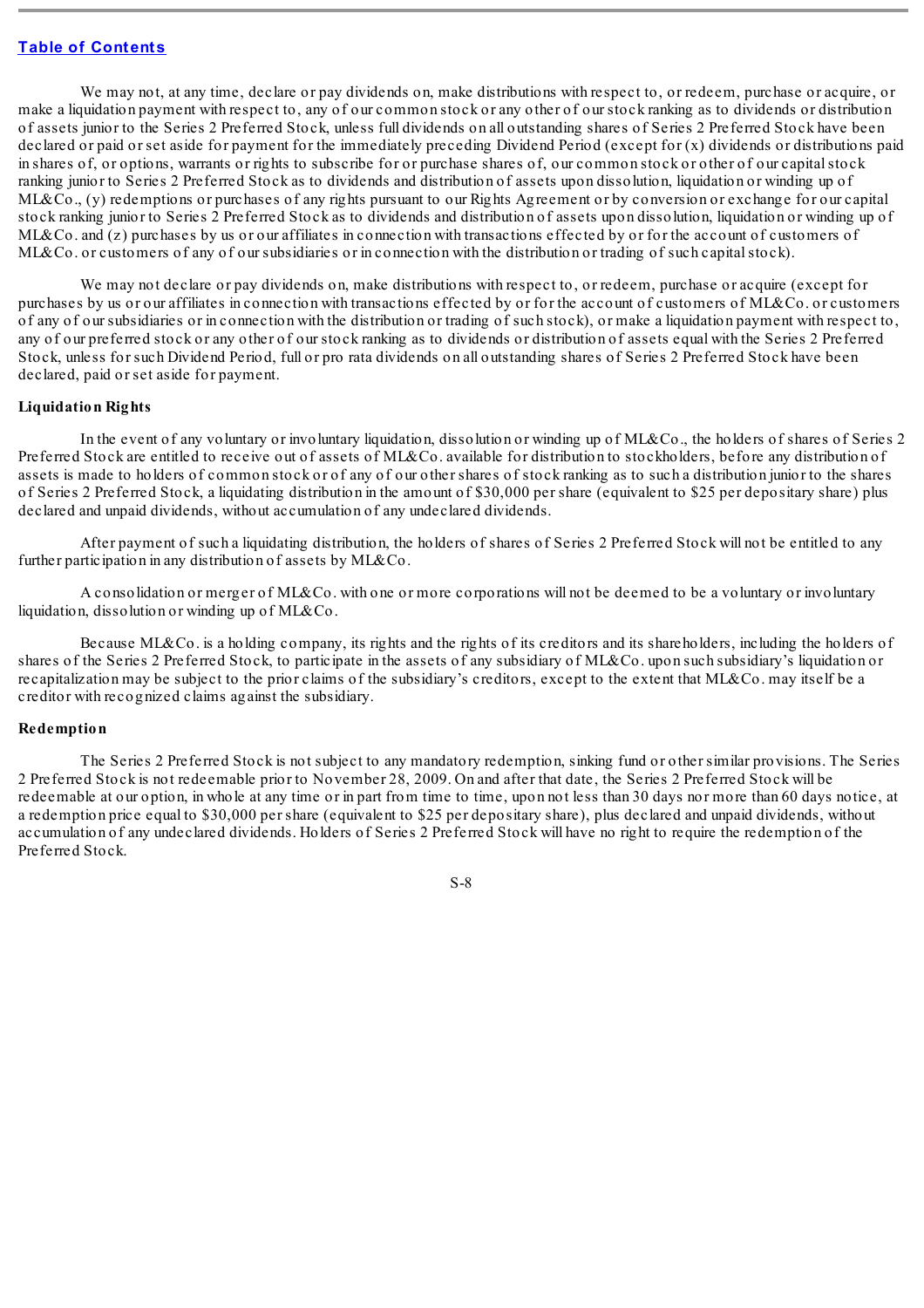If shares of the Series 2 Preferred Stock are to be redeemed, the notice of redemption shall be given by first class mail to the holders of record of the Series 2 Preferred Stock to be redeemed, mailed not less than 30 days nor more than 60 days prior to the date fixed for redemption thereof. Each notice of redemption will include a statement setting forth: (i) the redemption date, (ii) the number of shares of the Series 2 Preferred Stock to be redeemed and, if less than all the shares held by such holder are to be redeemed, the number of such shares to be redeemed from such holder, (iii) the redemption price and (iv) the place or places where holders may surrender certificates evidencing shares of Series 2 Preferred Stock for payment of the redemption price.

## **Terms Dependent on Regulatory Changes**

If, (a) ML&Co. (by election or otherwise) is subject to any law, rule, regulation or guidance (together, "regulations") relating to its capital adequacy which regulation (x) provides for a type or level of capital characterized as "Tier 1" in, or pursuant to regulations of any governmental agency, authority or body having regulatory jurisdiction over ML&Co. and implementing, the capitalstandards published by the Basel Committee on Banking Supervision, the Securities and Exchange Commission, the Board of Governors of the Federal Reserve System, or any other United States national governmental agency, authority or body, or (y) provides for a type or level of capital that in the judgment of ML&Co. (after consultation with counsel of recognized standing) is substantially equivalent to such "Tier 1" capital (such capital described in either  $(x)$  or  $(y)$  is referred to below as "Tier 1 Capital"), and (b) ML&Co. affirmatively elects to qualify the Series 2 Preferred Stock for such Tier 1 Capital treatment without any sublimit or other quantitative restriction on the inclusion of such Series 2 Preferred Stock in Tier 1 Capital (other than any limitation requiring that common equity or a specified form of common equity constitute the dominant form of Tier 1 Capital) under such regulations, then, upon such affirmative election, the terms of the Series 2 Preferred Stock will automatically be amended to reflect the following modifications (without any action or consent by the holders of the Series 2 Preferred Stock or any other vote of stockholders of ML&Co.):

- If and to the extent such modification is a Required Unrestricted Tier 1 Provision (as defined below), ML&Co.'s right to redeem the Series 2 Preferred Stock on or after November 28, 2009 will be restricted (such restrictions including but not limited to any requirement that ML&Co. receive prior approval for such redemption from any applicable regulator or that such redemption be prohibited);
- If and to the extent such modification is a Required Unrestricted Tier 1 Provision, ML&Co.'s right to make distributions with respect to, or redeem, purchase or acquire or make payments on, securities junior to the Series 2 Preferred Stock (upon a non-payment of dividends on the Series 2 Preferred Stock) will become subject to additional restrictions pursuant to the terms of the Series 2 Preferred Stock; and
- If and to the extent such modification is a Required Unrestricted Tier 1 Provision, any other new provisions or terms will be added to the Series 2 Preferred Stock, or existing terms will be modified; *provided*, *however*, that no such provision or term will be added, and no such modification will be made pursuant to the terms of this third sub-section, if it would alter or change the rights, powers or preferences of the shares of the Series 2 Preferred Stock so as to affect the shares of the Series 2 Preferred Stock adversely.

As used above, the term "Required Unrestricted Tier 1 Provision" means a term which is, in the written opinion of counsel of recognized standing and delivered to ML&Co., required for the Series 2 Preferred Stock to be treated as Tier 1 Capital of ML&Co. without any sublimit or other quantitative restriction on the inclusion of such Series 2 Preferred Stock in Tier 1 Capital (other than any limitation requiring that common equity or a specified form of common equity constitute the dominant form of Tier 1 Capital) pursuant to the applicable regulations. ML&Co. will provide notice to holders of any Series 2 Preferred Stock of any such changes in the terms of the Series 2 Preferred Stock made pursuant to the terms of this paragraph on or about the date of effectiveness of any such modification. A copy of the relevant regulations will be on file at the principal offices of ML&Co. and, upon request, will be made available to such holders.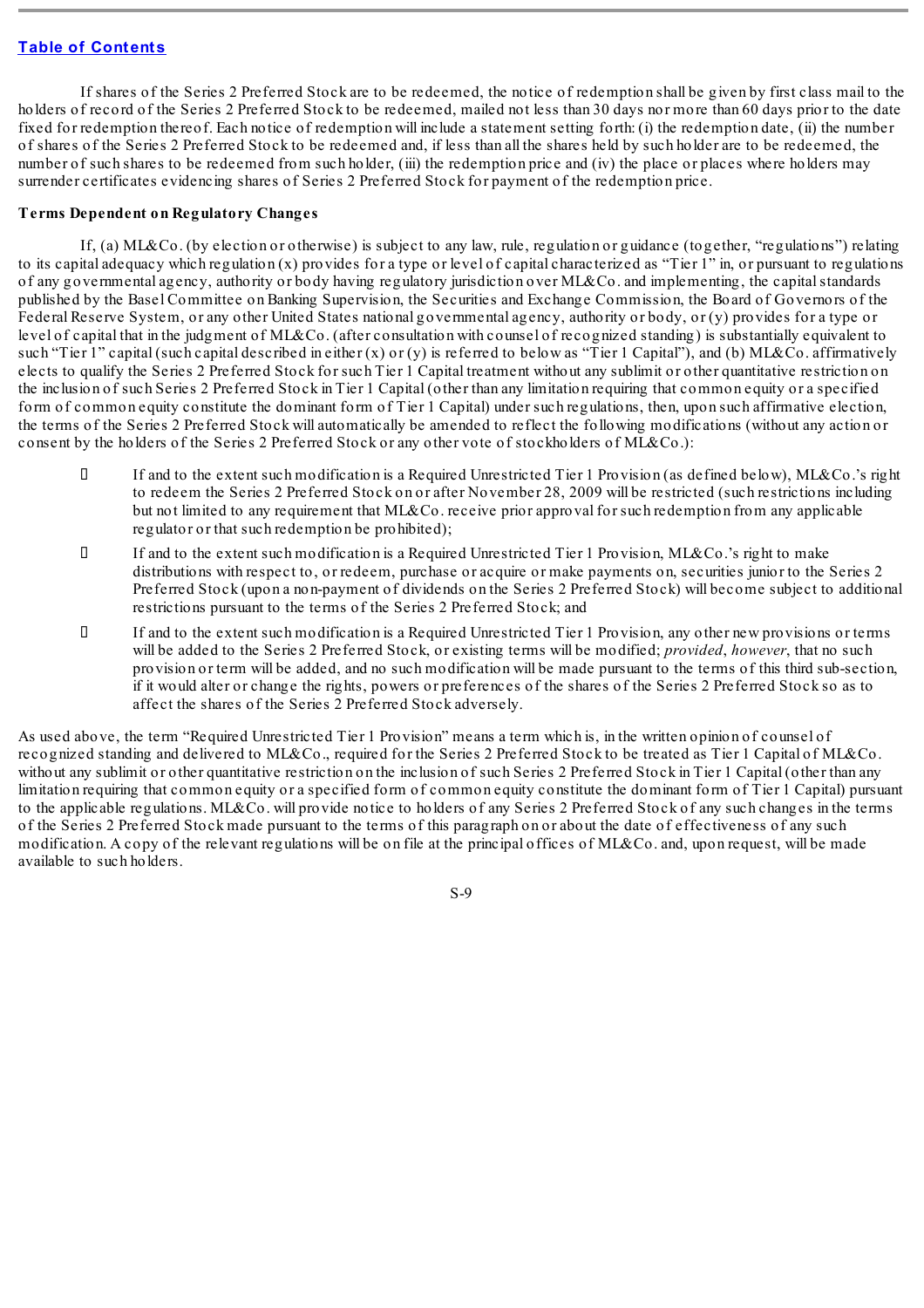#### **Voting Rights**

Except as provided below, the holders of Series 2 Preferred Stock will have no voting rights.

Whenever dividends payable on the Series 2 Preferred Stock have not been declared or paid for a number of Dividend Periods, whether or not consecutive, which in the aggregate is equivalent to six Dividend Periods (a "Nonpayment"), the holders of outstanding shares of the Series 2 Preferred Stock, voting as a class with holders of shares of all other series of preferred stock ranking equal with the Series 2 Preferred Stock either as to dividends or the distribution of assets upon liquidation, dissolution or winding up and upon which like voting rights have been conferred and are exercisable (to the extent such other series of preferred stock are entitled to vote pursuant to the terms thereof), will be entitled to vote for the election of two additional directors on the terms set forth below. These voting rights with respect to the Series 2 Preferred Stock will continue until all dividends on the shares of Series 2 Preferred Stock are paid in full for at least four Dividend Periods following the Nonpayment. Upon payment in full of these dividends, the voting rights will terminate except as expressly provided by law. These voting rights are subject to re-vesting in the event of each and every subsequent Nonpayment. In the event that the holders of shares of the Series 2 Preferred Stock are entitled to vote as described in this paragraph, the board of directors of ML&Co. will be increased by two directors, and the holders of the Series 2 Preferred Stock will have the right as members of that class, as outlined above, to elect two directors at the next annual meeting of stockholders.

Upon termination of the right of the holders of the Series 2 Preferred Stock to vote for directors as discussed in the preceding paragraph, the term of office of all directors then in office elected by only those holders will terminate immediately. Whenever the term of office of the directors elected by those holders ends and the related special voting rights expire, the number of directors will automatically be decreased to the number of directors as would otherwise prevail.

So long as any shares of Series 2 Preferred Stock remain outstanding, we will not, without the affirmative vote or consent of the holders of at least two-thirds of the shares of the Series 2 Preferred Stock outstanding at the time, voting as a class with all other series of preferred stock ranking equal with the Series 2 Preferred Stock either as to dividends or the distribution of assets upon liquidation, dissolution or winding up and upon which like voting rights have been conferred and are exercisable, given in person or by proxy, either in writing or at a meeting:

- authorize, create or issue, or increase the authorized or issued amount of, any class or series of stock ranking senior to the Series 2 Preferred Stock with respect to payment of dividends or the distribution of assets upon liquidation, dissolution or winding up of ML&Co.; or
- amend, alter or repeal, whether by merger, consolidation or otherwise, the provisions of ML&Co.'s restated certificate of incorporation or the certificate of designation of the Series 2 Preferred Stock so as to adversely affect any right, preference, privilege or voting power of the Series 2 Preferred Stock or the holders of the Series 2 Preferred Stock;

*provided, however,* that any increase in the amount of issued Series 2 Preferred Stock or authorized preferred stock or the creation and issuance, or an increase in the authorized or issued amount, of other series of preferred stock ranking equal with or junior to the Series 2 Preferred Stock with respect to the payment of dividends (whether such dividends were cumulative or non-cumulative) and the distribution of assets upon liquidation, dissolution or winding up of ML&Co, will not be deemed to adversely affect these rights, preferences, privileges or voting powers. If an amendment, alteration or repeal would adversely affect one or more but not all other series of preferred stock ranking equally with the Series 2 Preferred Stock, then only the series affected shall vote as a class in lieu of all other such series of preferred stock.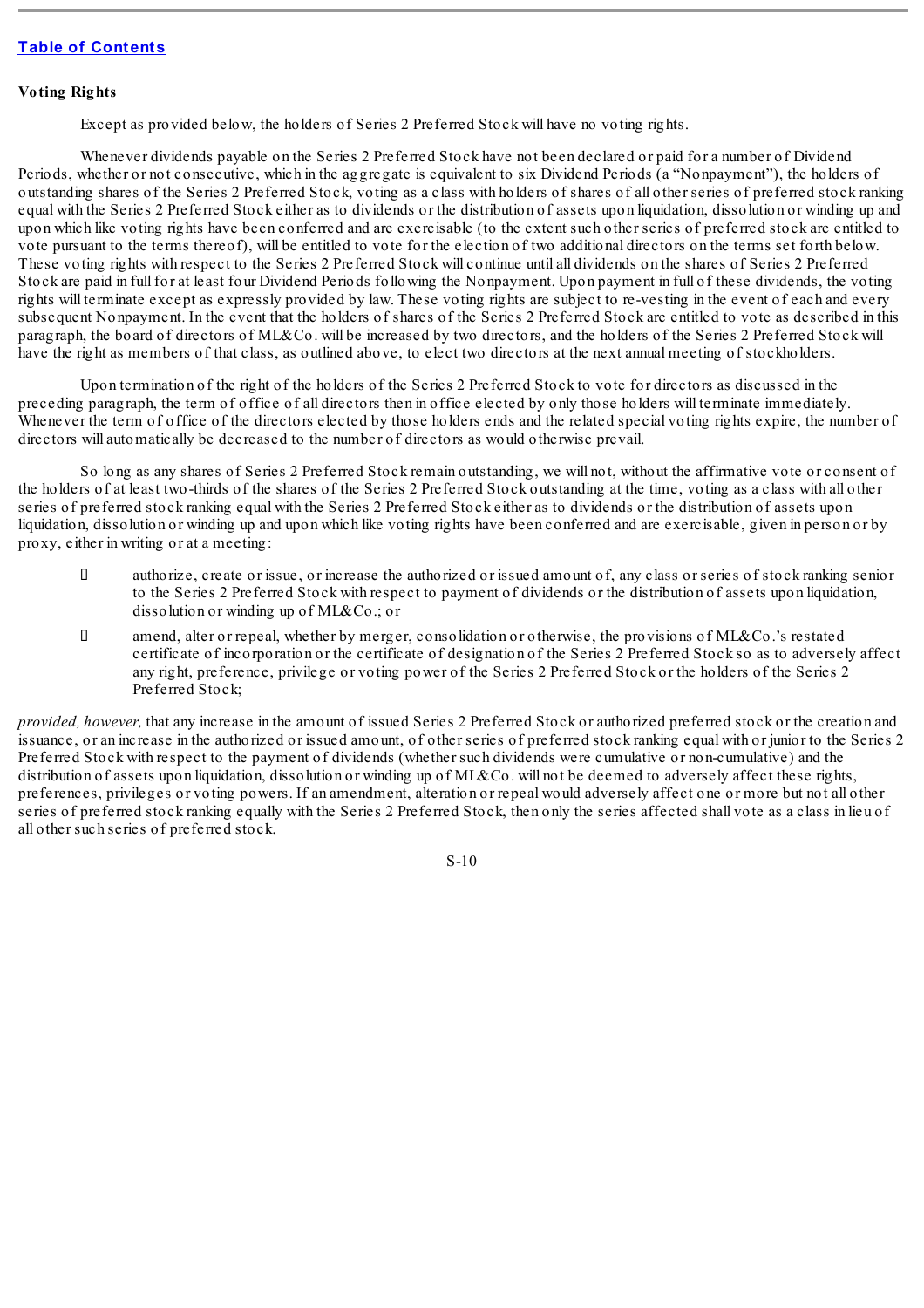Without the consent of the holders of the Series 2 Preferred Stock, so long as such action does not adversely affect the interests of holders of Series 2 Preferred Stock, we may amend, alter, supplement or repeal any terms of the Series 2 Preferred Stock:

- to cure any ambiguity, or to cure, correct or supplement any provision contained in the certificate of designation for the Series 2 Preferred Stock that may be defective or inconsistent; or
- to make any provision with respect to matters or questions arising with respect to the Series 2 Preferred Stock that is not inconsistent with the provisions of the certificate of designation.

On matters requiring their consent or approval, holders of Series 2 Preferred Stock will be entitled to three votes per share of Series 2 Preferred Stock.

## **Transfer Agent and Registrar**

JPMorgan Chase Bank, N.A. will be the transfer agent, registrar, dividend disbursing agent and redemption agent for the Series 2 Preferred Stock.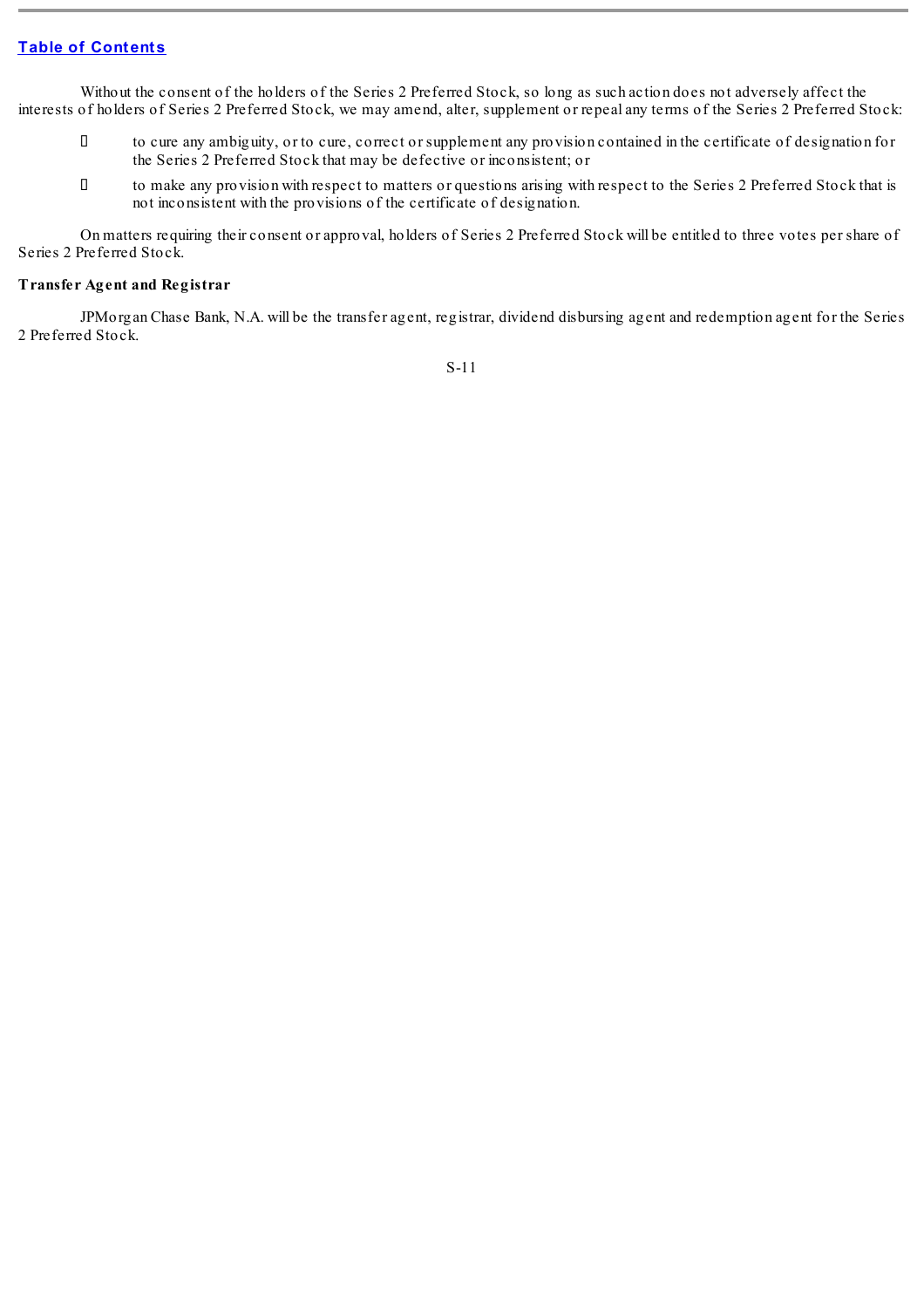#### **DESCRIPTION OF THE DEPOSITARY SHARES**

#### <span id="page-11-0"></span>**General**

Each depositary share will represent a  $1/1200$ <sup>th</sup> ownership interest in a share of Series 2 Preferred Stock. The shares of Series 2 Preferred Stock represented by depositary shares will be deposited under a deposit agreement among ML&Co., JPMorgan Chase Bank, N.A., as the depositary and the holders from time to time of the depositary receipts evidencing the depositary shares. Subject to the terms of the deposit agreement, each owner of a depositary share will be entitled, in proportion to the applicable fraction of a share of Series 2 Preferred Stock represented by such depositary share, to all the rights and preferences of the Series 2 Preferred Stock represented thereby (including dividend, voting, redemption and liquidation rights).

The depositary shares will be evidenced by depositary receipts issued pursuant to the deposit agreement. Immediately following the issuance of the Series 2 Preferred Stock, we will deposit the Series 2 Preferred Stock with the depositary, which will then issue the depositary shares to the underwriters. Copies of the forms of deposit agreement and the depositary receipt may be obtained from us upon request, and the following summary is qualified in its entirety by reference thereto.

#### **Dividends and Other Distributions**

The depositary will distribute all cash dividends and other distributions received in respect of the Series 2 Preferred Stock to the record holders of depositary shares in proportion to the number of such depositary shares owned by such holders. In the event of a distribution other than in cash, the depositary will distribute property received by it to the record holders of depositary shares entitled thereto, unless the depositary determines that it is not feasible to make such distribution, in which case the depositary may, with our approval, sellsuch property and distribute the net proceeds from such sale to such holders.

The depositary will distribute all cash dividends and other distributions received in respect of the Series 2 Preferred Stock only in an amount that can be distributed without attributing to any holder of depositary shares a fraction of one cent (\$0.01). Any balance not so distributable will be held by the depositary and will be added to the next sum received by the depositary for distribution. The depositary will not be liable for interest on amounts held for later distribution.

#### **Withdrawal of Stock**

Upon surrender of the depositary receipts at the corporate trust office of the depositary (unless the related depositary shares have previously been called for redemption), the holder of the depositary shares evidenced thereby is entitled to delivery of the number of whole shares of the Series 2 Preferred Stock and any money or other property represented by such depositary shares. Holders of depositary shares will be entitled to receive whole shares of the Series 2 Preferred Stock on the basis of one share of Series 2 Preferred Stock for each one thousand two hundred (1,200) depositary shares, but holders of such whole shares of Series 2 Preferred Stock will not thereafter be entitled to receive depositary shares in exchange therefor. If the depositary receipts delivered by the holder evidence a number of depositary shares in excess of the number of depositary shares representing the number of whole shares of Series 2 Preferred Stock to be withdrawn, the depositary will deliver to such holder at the same time a new depositary receipt evidencing such excess number of depositary shares. In no event will fractionalshares of Series 2 Preferred Stock be delivered upon surrender of depositary receipts to the depositary.

#### **Redemption of Depositary Shares**

If we redeem the Series 2 Preferred Stock represented by the depositary shares, the depositary shares will be redeemed from the proceeds received by the depositary resulting from the redemption, in whole or in part, of Series 2 Preferred Stock held by the depositary. The redemption price per depositary share will be equal to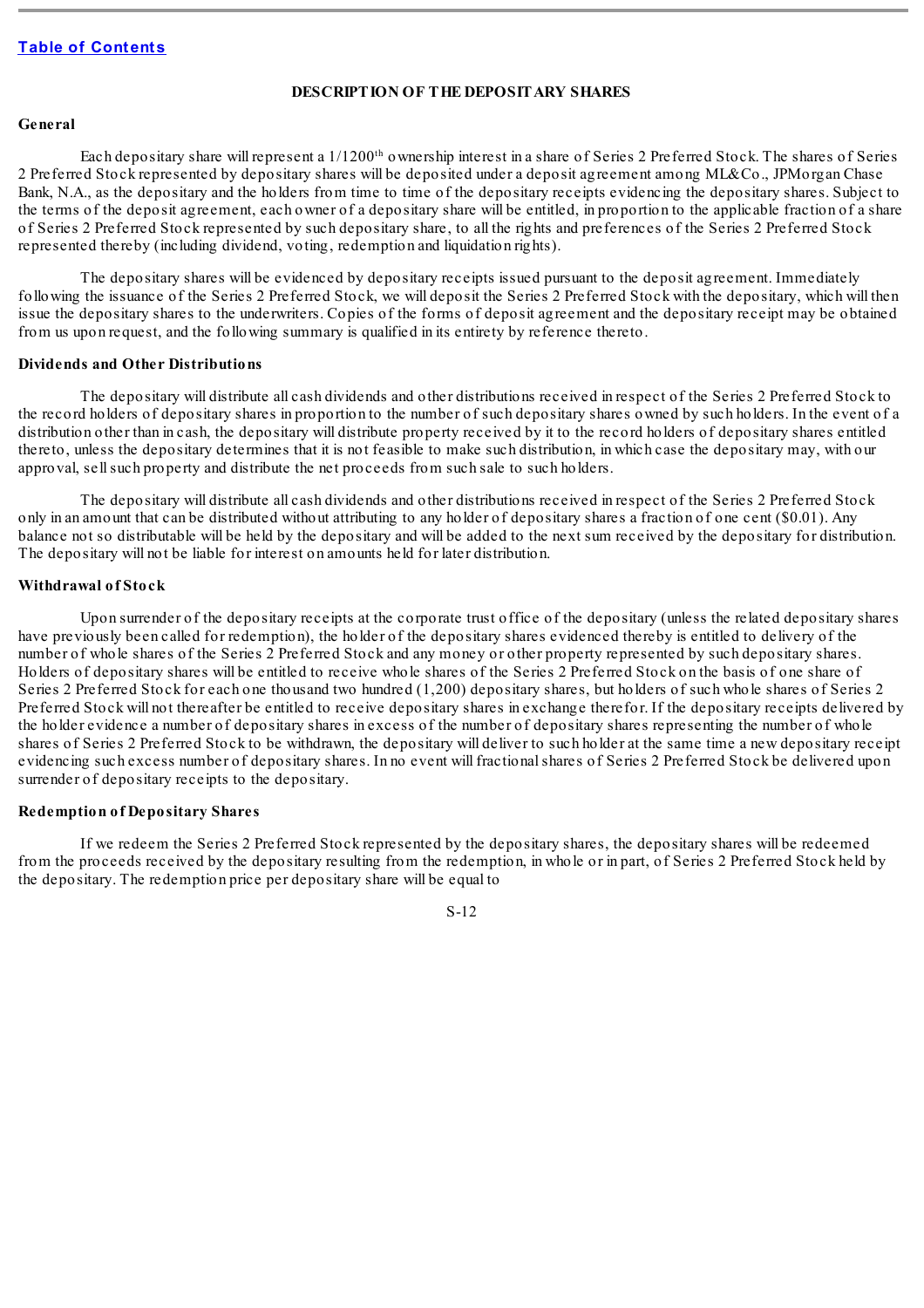1/1200<sup>th</sup> of the redemption price per share payable with respect to the Series 2 Preferred Stock. Whenever we redeem shares of Series 2 Preferred Stock held by the depositary, the depositary will redeem as of the same redemption date the number of depositary shares representing shares of Series 2 Preferred Stock so redeemed. If less than all the depositary shares are to be redeemed, the depositary shares to be redeemed will be selected by lot or pro rata as may be determined by the depositary.

#### **Voting the Series 2 Preferred Stock**

Upon receipt of notice of any meeting at which holders of the Series 2 Preferred Stock are entitled to vote, the depositary will mail the information contained in such notice of meeting to the record holders of the depositary shares relating to Series 2 Preferred Stock. Each record holder of such depositary shares on the record date (which will be the same date as the record date for the Series 2 Preferred Stock) will be entitled to instruct the depositary as to the exercise of the voting rights pertaining to the amount of Series 2 Preferred Stock represented by such holder's depositary shares. The depositary will endeavor, insofar as practicable, to vote the amount of Series 2 Preferred Stock represented by such depositary shares in accordance with such instructions, and we will agree to take all action which may be deemed necessary by the depositary in order to enable the depositary to do so. The depositary will abstain from voting shares of Series 2 Preferred Stock to the extent it does not receive specific instructions from the holders of depositary shares representing Series 2 Preferred Stock.

#### **Amendment and Termination of the Deposit Agreement**

The form of depositary receipt evidencing the depositary shares and any provision of the deposit agreement may at any time be amended by agreement between us and the depositary. However, any amendment which materially and adversely alters the rights of the holders of depositary receipts will not be effective unless such amendment has been approved by the holders of depositary receipts representing at least a majority (or, in the case of amendments relating to or affecting rights to receive dividends or distributions, or voting or redemption rights, two-thirds) of the depositary shares then outstanding. The deposit agreement may be terminated by us or the depositary only if (i) all outstanding depositary shares have been redeemed, (ii) there has been a final distribution in respect of the Series 2 Preferred Stock in connection with any liquidation, dissolution or winding up of ML&Co. and such distribution has been distributed to the holders of depositary receipts, or (iii) upon consent of holders of depositary receipts representing not less than two-thirds of the depositary shares then outstanding.

## **Taxes and Other Charges**

We will pay all transfer and other taxes and governmental charges arising solely from the existence of the depositary arrangements. We will pay charges of the depositary in connection with the initial deposit of the Series 2 Preferred Stock and any redemption of the Series 2 Preferred Stock. Holders of depositary receipts will pay all other transfer and other taxes and governmental charges and such other charges as are expressly provided in the deposit agreement to be for their accounts and as a result the amount paid as dividends or otherwise distributable by the depositary with respect to the depositary shares or the underlying Series 2 Preferred Stock will be reduced by any amounts required to be withheld by us or the depositary on account of taxes or other governmental charges. The depositary may refuse to make any payment or distribution on, or to effect any transfer of a depositary receipt or any withdrawal of shares of Series 2 Preferred Stock evidenced thereby until allsuch taxes and other governmental charges with respect to such depositary receipt or such shares of Series 2 Preferred Stock are paid by the holder thereof.

#### **Miscellaneous**

The depositary will forward to the holders of depositary shares all reports and communications from us which are delivered to the depositary and which we are required to furnish to the holders of the Series 2 Preferred Stock.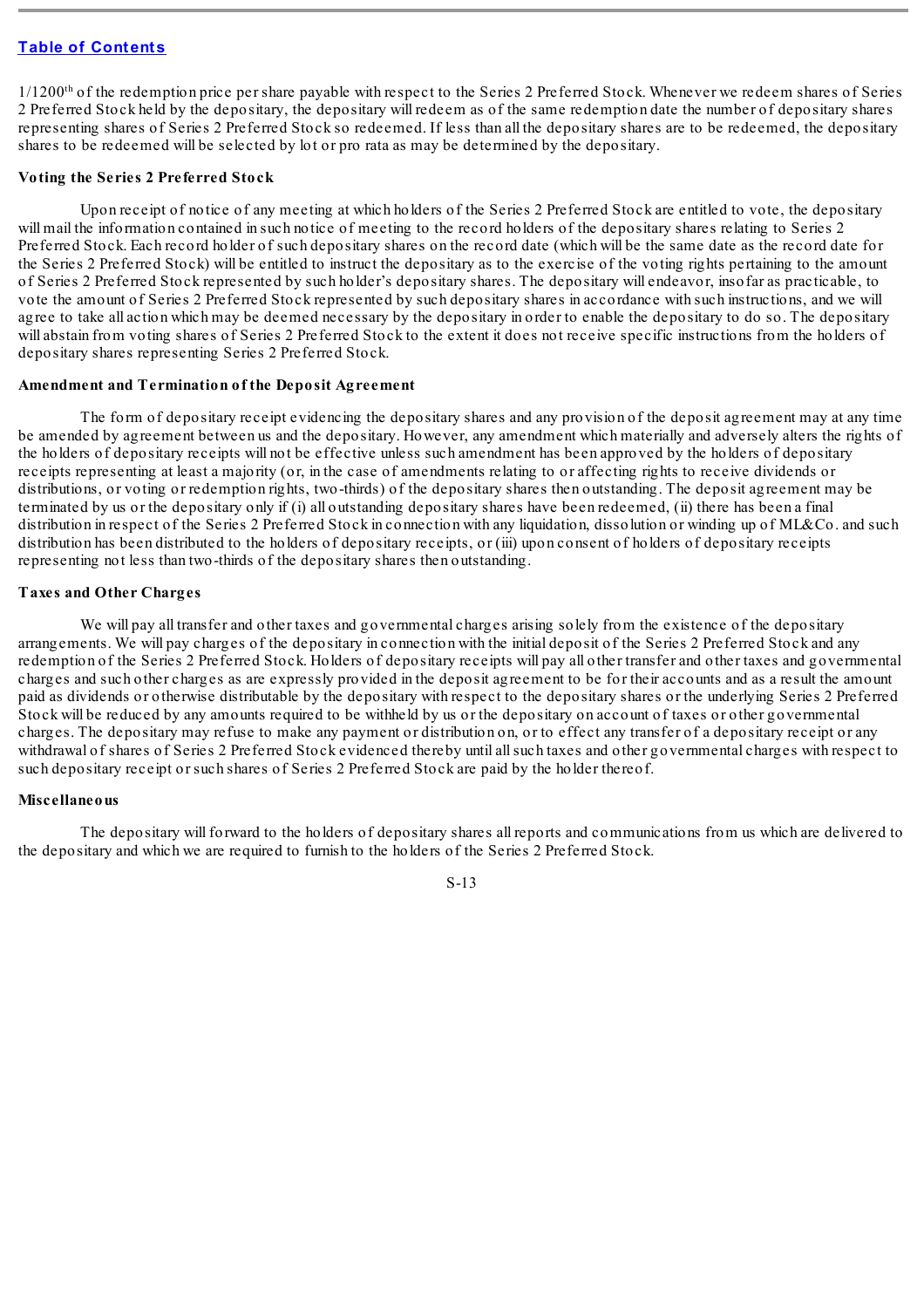Neither the depositary nor we will be liable if the depositary is prevented or delayed by law or any circumstances beyond its control in performing its obligations under the deposit agreement. Our obligations and the obligations of the depositary under the deposit agreement will be limited to performance in good faith of their duties thereunder and we and the depositary will not be obligated to prosecute or defend any legal proceeding in respect of any depositary shares or Series 2 Preferred Stock unless satisfactory indemnity is furnished. We and the depositary may rely on written advice of counsel or accountants, or information provided by persons presenting Series 2 Preferred Stock for deposit, holders of depositary shares or other persons believed to be competent and on documents believed to be genuine.

#### **Resignation and Removal of Depositary**

The depositary may resign at any time by delivering to us notice of its election to do so, and we may at any time remove the depositary. Any such resignation or removal will take effect upon the appointment of a successor depositary, which successor depositary must be appointed within 60 days after delivery of the notice of resignation or removal and must be a bank or trust company having its principal office in the United States and having a combined capital and surplus of at least \$50,000,000.

#### **Transfer Agent and Registrar**

JPMorgan Chase Bank, N.A. will be the transfer agent, registrar, dividend disbursing agent and redemption agent for the depositary shares.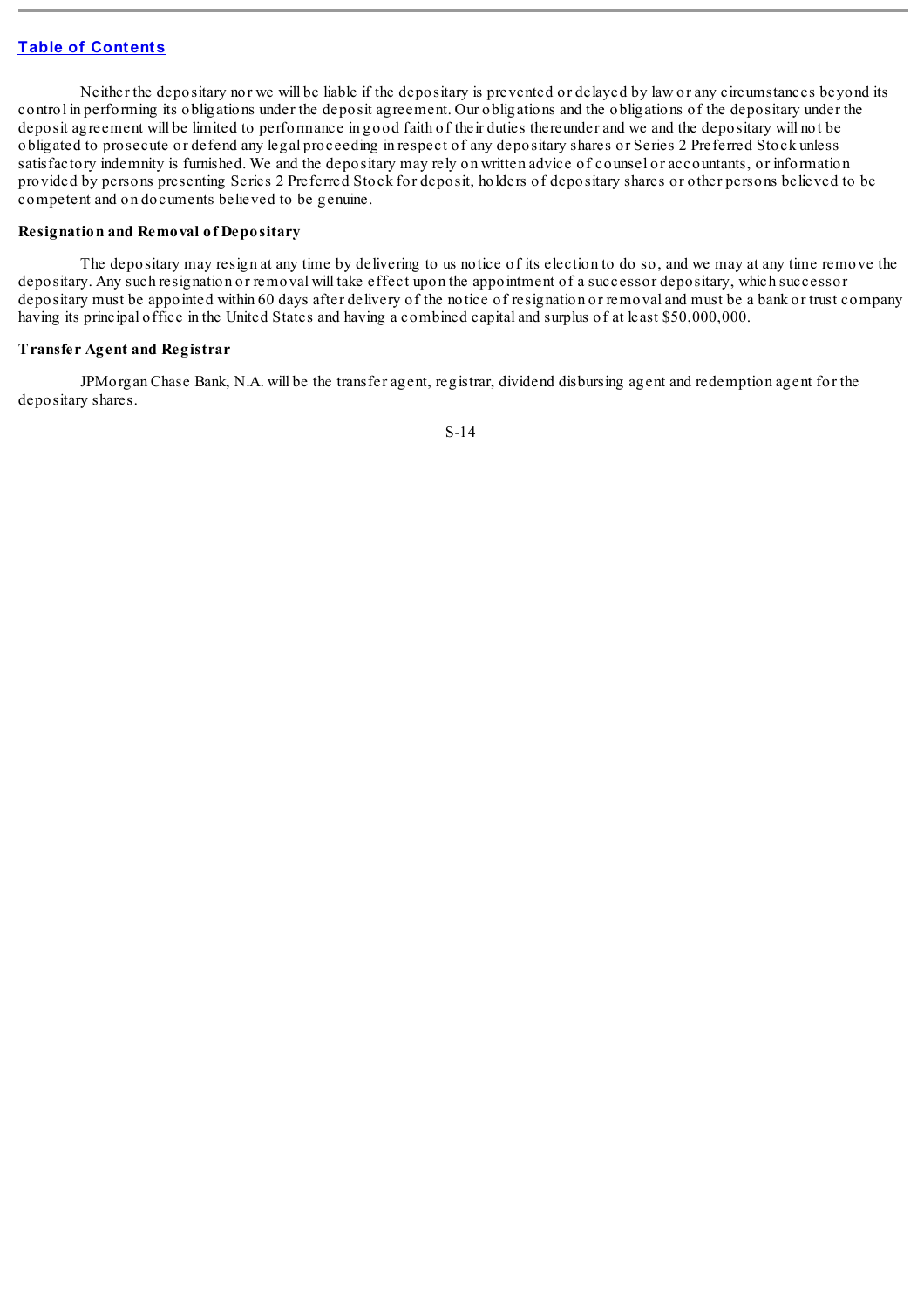#### **UNITED STATES FEDERAL INCOME TAX CONSEQUENCES**

<span id="page-14-0"></span>The following describes the material United States federal income tax considerations related to the ownership of depositary shares each representing a  $1/1200$ <sup>th</sup> interest in a share of Series 2 Preferred Stock as of the date hereof. Holders of depositary shares will be treated as if they own an interest in the underlying shares of Series 2 Preferred Stock for United States federal income tax purposes. Except where noted, this discussion deals only with depositary shares purchased in this offering and held as a capital asset and does not deal with specialsituations, such as those of dealers in securities or currencies, financial institutions, regulated investment companies, real estate investment trusts, tax-exempt entities, insurance companies, persons holding depositary shares as a part of a hedging, integrated, conversion or constructive sale transaction or as part of a straddle, traders in securities that elect to use a mark-tomarket method of accounting for their securities holdings, persons liable for alternative minimum tax, persons owning, actually or constructively, 10% or more of our stock for United States federal income tax purposes, investors in pass-through entities or United States holders (as defined below) of the depositary shares whose "functional currency" is not the United States dollar. Furthermore, this discussion is based upon the provisions of the Internal Revenue Code of 1986, as amended (the "Code"), and regulations, rulings and judicial decisions thereunder as of the date hereof, and such authorities may be repealed, revoked or modified so as to result in United States federal income tax consequences different from those discussed below. In addition, this discussion does not address taxes imposed by any state, local or foreign taxing jurisdiction. **Persons considering the purchase, ownership or disposition of** depositary shares should consult their own tax advisors concerning the United States federal income tax consequences in light of their particular situations as well as any consequences arising under the laws of any other taxing jurisdiction.

For purposes of this discussion, "United States holder" generally means a beneficial owner of a depositary share representing a 1/1200<sup>th</sup> interest in a share of Series 2 Preferred Stock that is for United States federal income tax purposes (1) a citizen or resident of the United States, (2) a corporation or partnership (including an entity treated as a corporation or partnership for United States federal income tax purposes) created or organized in or under the laws of the United States, any state thereof or the District of Columbia (unless, in the case of a partnership, Treasury regulations are adopted that provide otherwise), (3) an estate whose income is subject to United States federal income taxation regardless of its source, or (4) a trust if (x) a court within the United States is able to exercise primary supervision over its administration and one or more United States persons have the authority to control allsubstantial decisions of the trust or  $(y)$  it has a valid election in effect under applicable United States Treasury regulations to be treated as a United States person. As used herein, the term "non-United States holder" means a beneficial owner of a depositary share representing a 1/1200<sup>th</sup> interest in a share of Series 2 Preferred Stock that is not a United States holder.

#### **United States Holders**

*Dividends.* Dividends paid on shares of the Series 2 Preferred Stock will be treated as dividends for United States federal income tax purposes to the extent paid out of ML&Co.'s current or accumulated earnings and profits, as determined for United States federal income tax purposes, and will be taxable as ordinary income. Although ML&Co. expects that its current and accumulated earnings and profits will be such that all dividends paid with respect to shares of the Series 2 Preferred Stock will qualify as dividends for United States federal income tax purposes, ML&Co. cannot guarantee that result. ML&Co.'s accumulated earnings and profits and its current earnings and profits in future years will depend in significant part on its future profits or losses, which it cannot accurately predict. To the extent that the amount of any dividend paid on shares of the Series 2 Preferred Stock exceeds ML&Co.'s current and accumulated earnings and profits, the dividend will be treated first as a return of capital and will be applied against and reduce your adjusted tax basis (but not below zero) in your interest in such shares of the Series 2 Preferred Stock. This reduction in tax basis would increase any gain, or reduce any loss realized by you on the subsequent sale, redemption or other disposition of your interest in shares of the Series 2 Preferred Stock. The amount of any such dividend in excess of your adjusted tax basis will then be taxed as capital gain. For purposes of the remainder of this discussion, it is assumed that dividends paid on shares of the Series 2 Preferred Stock will constitute dividends for United States federal income tax purposes.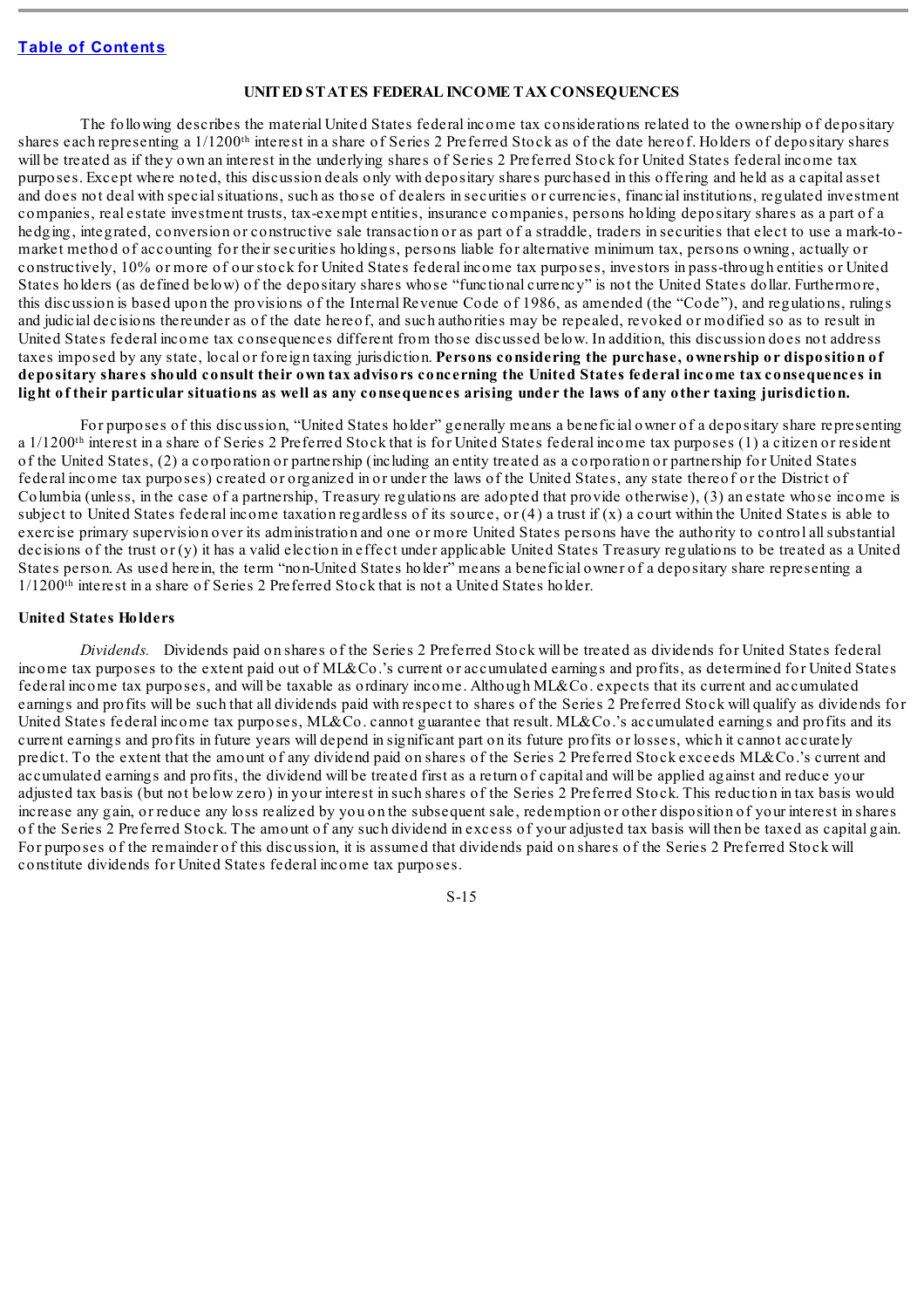If you are a corporation, dividends that are received by you will generally be eligible for a 70% dividends-received deduction under the Code. However, the Code disallows this dividends-received deduction in its entirety if the interest in the share of Series 2 Preferred Stock with respect to which the dividend is paid is held by you for less than 46 days, excluding any day that is more than 45 days after the ex-dividend date. A 91-day minimum holding period applies to certain dividend arrearages.

Under current law, if you are an individual, dividends received by you generally will be subject to a reduced maximum tax rate of 15% through December 31, 2008, after which the rate applicable to dividends is scheduled to return to the tax rate generally applicable to ordinary income. The rate reduction will not apply to dividends received to the extent that you elect to treat the dividends as "investment income," which may be offset by investment expense. Furthermore, the rate reduction will also not apply to dividends that are paid to you with respect to an interest in any share of the Series 2 Preferred Stock that is held by you for less than 61 days, excluding any day that is more than 60 days after the ex-dividend date. A 91-day minimum holding period applies to certain dividend arrearages.

In general, for purposes of meeting the holding period requirements for both the dividends-received deduction and the reduced maximum tax rate on dividends described above, you may not count towards your holding period any period in which you (a) have the option to sell, are under a contractual obligation to sell, or have made (and not closed) a short sale of shares of Series 2 Preferred Stock or substantially identical stock or securities, (b) are the grantor of an option to buy shares of Series 2 Preferred Stock or substantially identicalstock or securities or (c) otherwise have diminished your risk of loss by holding one or more other positions with respect to substantially similar or related property. The United States Treasury regulations provide that a taxpayer has diminished its risk of loss on stock by holding a position in substantially similar or related property if the taxpayer is the beneficiary of a guarantee, surety agreement, or similar arrangement that provides for payments that willsubstantially offset decreases in the fair market value of the stock. In addition, the Code disallows the dividends-received deduction as well as the reduced maximum tax rate on dividends if the recipient of a dividend is obligated to make related payments with respect to positions in substantially similar or related property. This disallowance applies even if the minimum holding period has been met. You are advised to consult your own tax advisor regarding the implications of these rules in light of your particular circumstances.

If you are a corporation, you should consider the effect of section 246A of the Code, which reduces the dividends-received deduction allowed with respect to "debt-financed portfolio stock." The Code also imposes a 20% alternative minimum tax on corporations. In some circumstances, the portion of dividends subject to the dividends-received deduction willserve to increase a corporation's minimum tax base for purposes of the determination of the alternative minimum tax. In addition, a corporate shareholder may be required to reduce its tax basis in stock with respect to certain "extraordinary dividends", as provided under section 1059 of the Code. You should consult your own tax advisor in determining the application of these rules in light of your particular circumstances.

*Dispositions, including Redemptions*. A sale, exchange, redemption or other disposition of an interest in a share of Series 2 Preferred Stock will generally result in gain or loss equal to the difference between the amount realized upon the disposition and your adjusted tax basis in such interest in a share of Series 2 Preferred Stock. Such gain or loss will be capital gain or loss and will be longterm capital gain or loss if your holding period for the interest in the share of Series 2 Preferred Stock exceeds one year. Under current law, if you are an individual, net capital gain realized by you is subject to a reduced maximum tax rate of 15%. After December 31, 2008, the maximum rate is scheduled to return to the previously effective 20% rate. The deduction of capital losses is subject to limitations.

*Information Reporting and Backup Withholding*. In general, information reporting requirements will apply to dividends paid on shares of the Series 2 Preferred Stock, and the proceeds of a sale of an interest in shares of the Series 2 Preferred Stock to United States holders other than certain exempt recipients (such as corporations). A backup withholding tax at the applicable statutory rate will apply to such payments if the United States holder fails to provide in the required manner a taxpayer identification number or certification of other exempt status or fails to report in full dividend and interest income.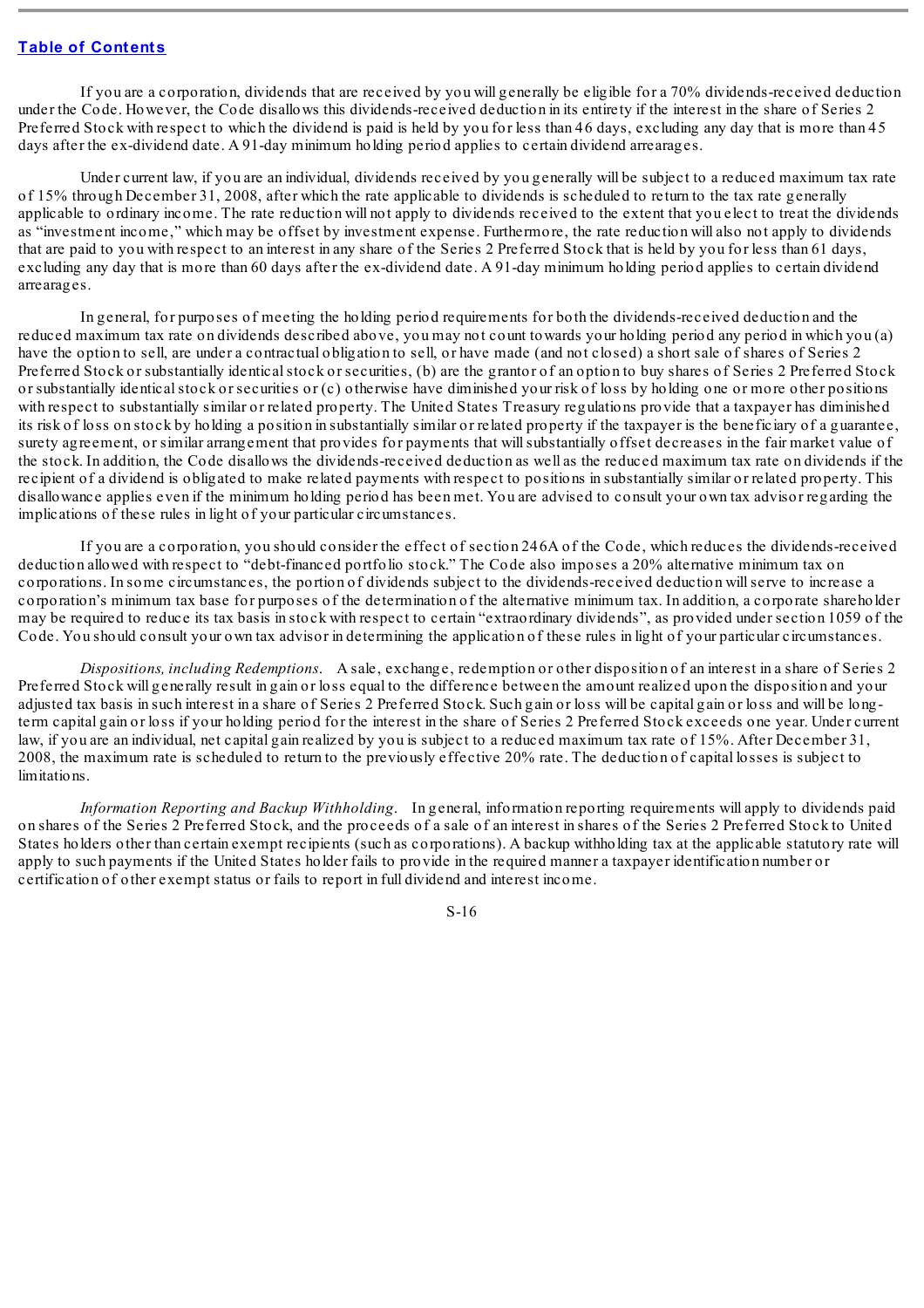Any amounts withheld under the backup withholding rules will be allowed as a refund or a credit against such holder's United States federal income tax liability provided the required information is furnished to the Internal Revenue Service (the "IRS").

#### **Non-United States Holders**

The following is a summary of certain United States federal income and estate tax consequences that will apply to you if you are a non-United States holder of a depositary share representing a  $1/1200$ <sup>th</sup> interest in a share of Series 2 Preferred Stock. Special rules may apply to certain non-United States holders, such as "controlled foreign corporations," "passive foreign investment companies" and corporations that accumulate earnings to avoid United States federal income tax, that are subject to special treatment under the Code. These entities should consult their own tax advisors to determine the United States federal, state, local and other tax consequences that may be relevant to them.

*Dividends*. In general, dividends paid to you will be subject to withholding of United States federal income tax at a 30% rate or a lower rate if so specified by an applicable income tax treaty. However, dividends that are effectively connected with your conduct of a trade or business within the United States are generally exempt from the withholding tax. Instead, these dividends are subject to United States federal income tax on a net income basis at applicable graduated individual or corporate rates (assuming, if required by an applicable treaty, the dividends are attributable to a permanent establishment maintained by you within the United States). You must comply with certification and disclosure requirements (e.g., IRS Form W-8ECI) in order for effectively connected income to be exempt from withholding. If you are a foreign corporation, any effectively connected dividends you receive may also be subject to an additional branch profits tax at a 30% rate or a lower rate if so specified by an applicable income tax treaty.

A non-United States holder who wishes to claim the benefit of an applicable income tax treaty rate, and avoid backup withholding as discussed below, will be required to satisfy the certification requirements (e.g., IRS Form W-8BEN) of applicable United States Treasury regulations. Special rules apply to claims for treaty benefits made by non-United States persons that are entities rather than individuals and to beneficial owners of dividends paid to entities in which such beneficial owners are interest holders. The application of these rules depends upon your particular circumstances and, therefore, you should consult your own tax advisor regarding your eligibility for such benefits.

If you are eligible for a reduced rate of United States withholding tax pursuant to an income tax treaty, you may be entitled to obtain a refund of any excess amounts withheld by filing an appropriate claim for refund with the IRS.

*Dispositions, including Redemptions*. You generally will not be subject to United States federal income tax with respect to gain recognized on a sale, exchange, redemption or other disposition of an interest in a share of the Series 2 Preferred Stock unless:

- $\Box$  the gain is effectively connected with your conduct of a trade or business in the United States, and, where a tax treaty applies, is attributable to a United States permanent establishment;
- you are an individual who is present in the United States for 183 or more days in the taxable year of the sale, exchange, redemption or other disposition and certain other conditions are met; or
- we are or have been a "United States real property holding corporation" for United States federal income tax purposes. We believe that we are not currently and do not anticipate becoming a "United States real property holding corporation" for United States federal income tax purposes.

In general, gain that is effectively connected with the conduct of a trade or business within the United States will be subject to the United States federal income tax imposed on net income on the same basis that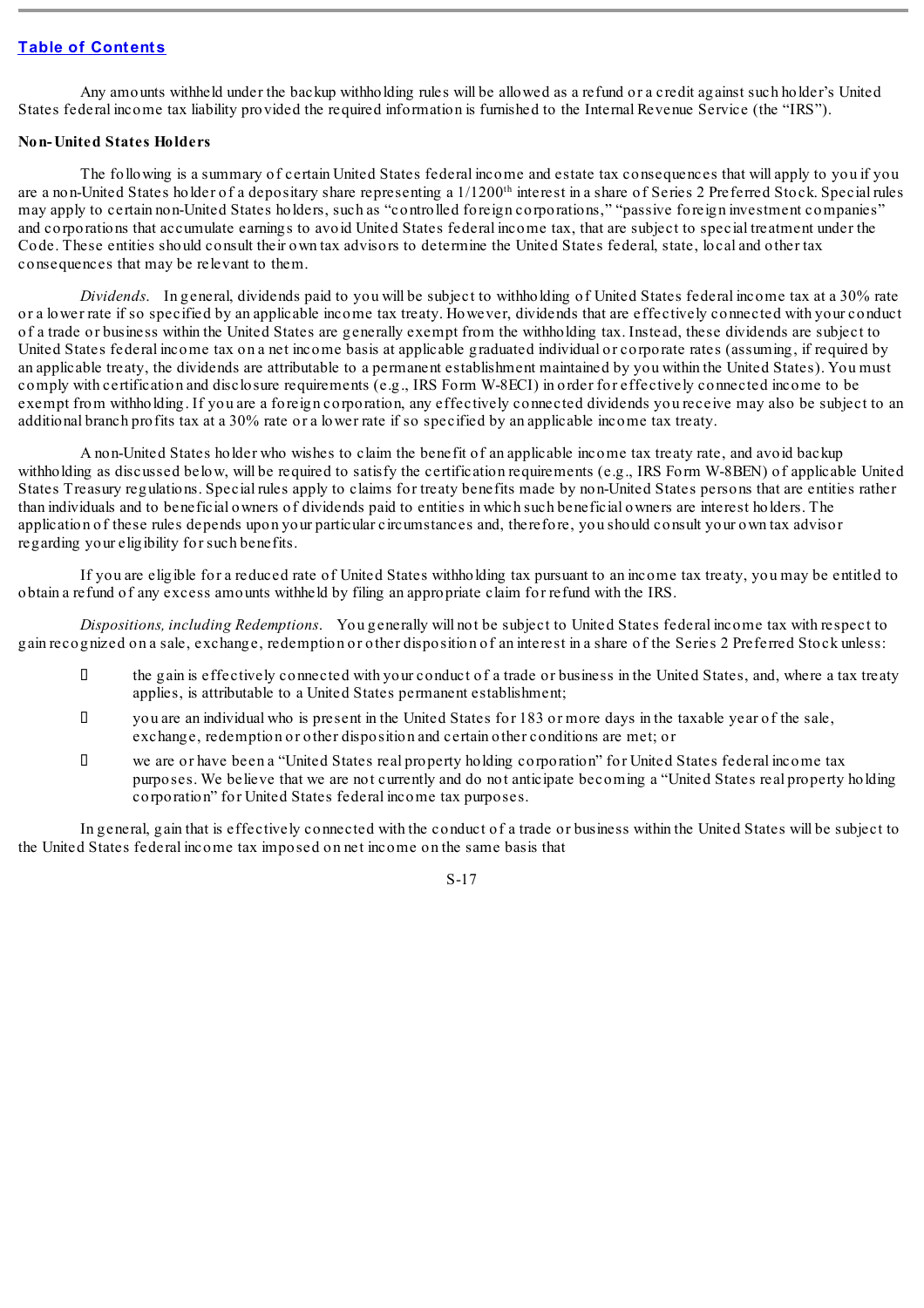applies to United States persons generally, and, for corporate non-United States holders and under some circumstances, the branch profits tax, but will not be subject to withholding. Non-United States holders should consult any applicable income tax treaties that may provide for different rules.

*United States Federal Estate Taxes*. If you are an individual, interests in shares of the Series 2 Preferred Stock owned by you at the time of your death will be included in your gross estate for United States federal estate tax purposes, unless an applicable treaty provides otherwise.

*Information Reporting and Backup Withholding*. We will be required to report annually to the IRS and to you the amount of dividends paid to you and any tax withheld from dividend payments made to you, regardless of whether withholding was required. We may make available to the tax authorities in the country in which you reside under the provisions of an applicable income tax treaty copies of the information returns reporting the dividends and withholding.

Backup withholding at the applicable statutory rate generally will apply to dividends paid to you unless you satisfy the certification requirements (e.g., by providing an IRS Form W-8BEN) of applicable United States Treasury regulations or otherwise establish an exemption.

Payment of the proceeds of a sale of an interest in a share of the Series 2 Preferred Stock to you within the United States or conducted through certain United States related financial intermediaries will be subject to both backup withholding and information reporting unless (1)(a) you certify under penalties of perjury that you are a non-United States holder (e.g., on an IRS Form W-8BEN) and (b) the payor does not have actual knowledge that you are a United States person or (2) you otherwise establish an exemption.

Any amounts withheld under the backup withholding rules may be allowed as a refund or credit against your United States federal income tax liability provided the required information is provided to the IRS.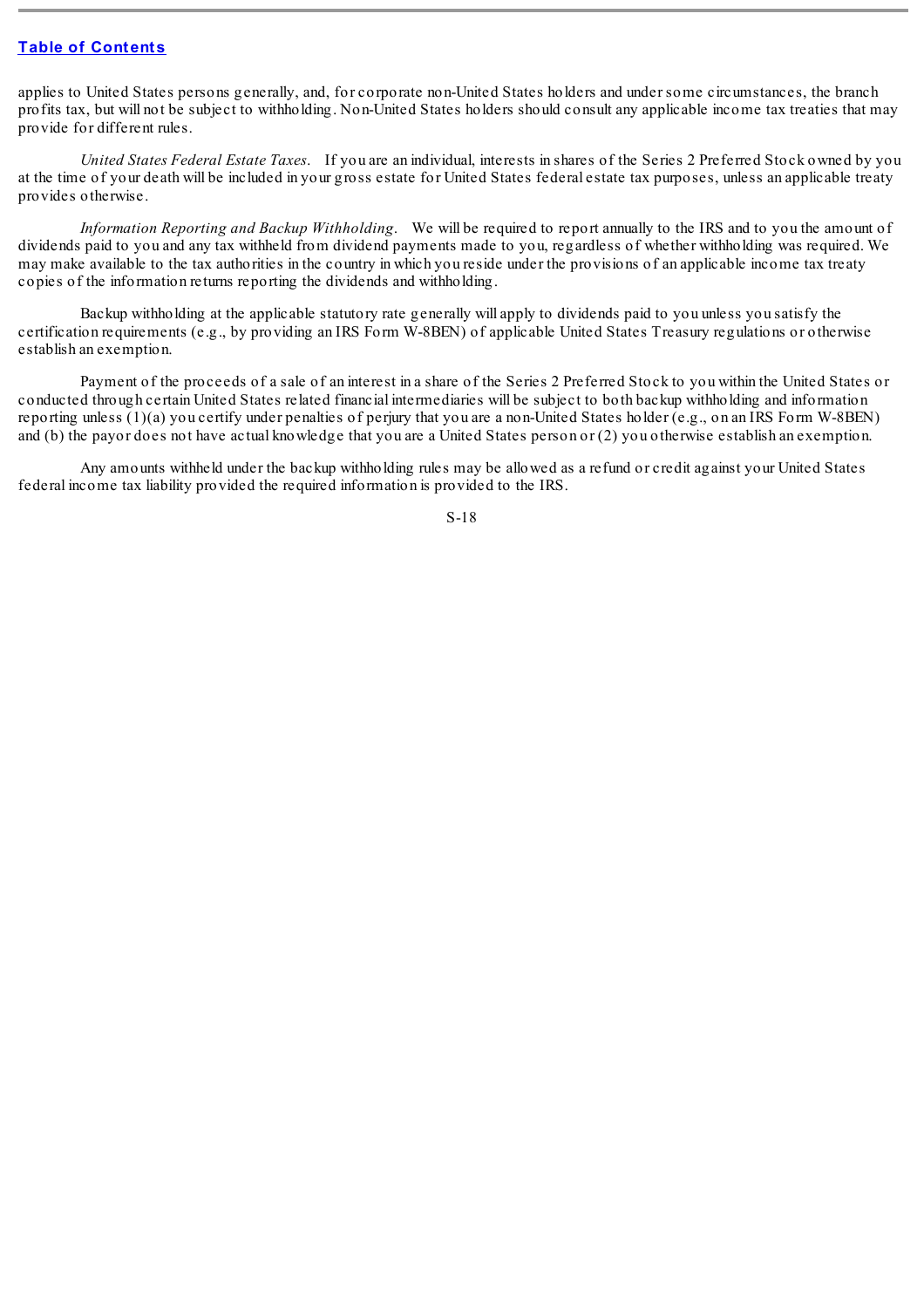#### **WHERE YOU CAN FIND MORE INFORMATION**

<span id="page-18-0"></span>We file reports, proxy statements and other information with the SEC. Our SEC filings are available over the Internet at the SEC's website at http://www.sec.gov. The address of the SEC's Internet site is provided solely for the information of prospective investors and is not intended to be an active link. You may also read and copy any document we file at the SEC's public reference rooms in Washington, D.C. Please call the SEC at 1-800-SEC-0330 for more information on the public reference rooms and their copy charges. You may also inspect our SEC reports and other information at the New York Stock Exchange, Inc., 20 Broad Street, New York, New York 10005.

We have filed a registration statement on Form S-3 with the SEC covering the depositary shares, the Series 2 Preferred Stock and other securities. For further information on us and the depositary shares, you should refer to our registration statement and its exhibits. The prospectus accompanying this prospectus supplement summarizes our restated certificate of incorporation and material provisions of contracts and other documents that we refer you to. Because the prospectus may not contain all the information that you may find important, you should review the full text of these documents. We have included copies of these documents as exhibits to our registration statement.

You should rely only on the information contained or incorporated by reference in this prospectus supplement and the accompanying prospectus. We have not, and the underwriters have not, authorized any other person to provide you with different information. If anyone provides you with different or inconsistent information, you should not rely on it. We are not, and the underwriters are not, making an offer to sell these securities in any jurisdiction where the offer or sale is not permitted.

You should assume that the information appearing in this prospectus supplement and the accompanying prospectus is accurate as of the date on the front cover of this prospectus supplement only. Our business, financial condition and results of operations may have changed since that date.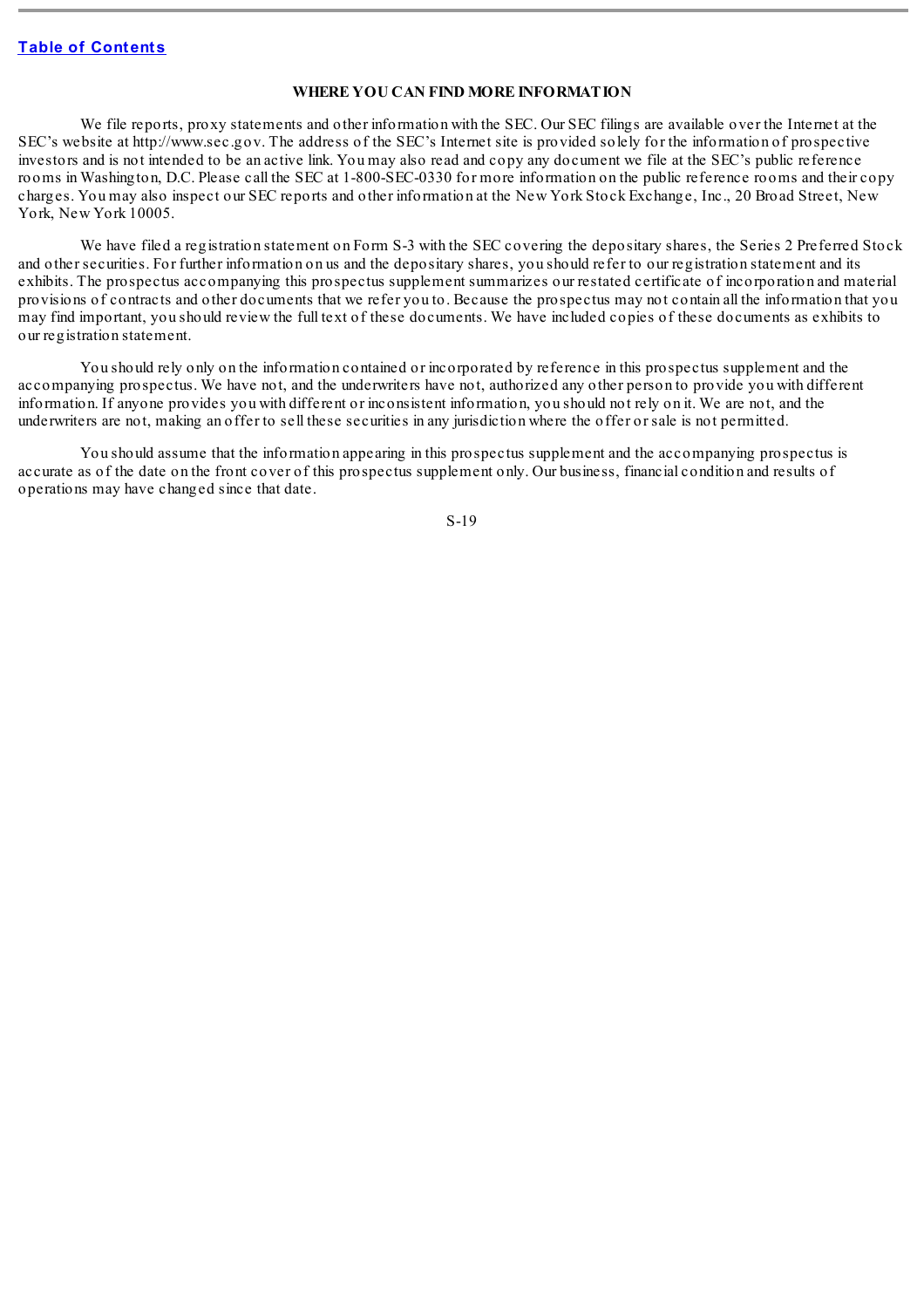#### **UNDERWRITING**

Subject to the terms and conditions set forth in an underwriting agreement, we have agreed to sell to each of the underwriters named below, and each of the underwriters, for whom Merrill Lynch, Pierce, Fenner & Smith Incorporated is acting as representative, has severally agreed to purchase the number of depositary shares, each representing a  $1/1200<sup>th</sup>$  ownership interest in a share of Series 2 Preferred Stock, set forth opposite its name below.

| Unde rwrite rs                                                   | Number of<br>Depositary Shares |
|------------------------------------------------------------------|--------------------------------|
| Merrill Lynch, Pierce, Fenner $& Smith$                          |                                |
| Incorporated                                                     | 40,600,000                     |
| KeyBanc Capital Markets, A Division of McDonald Investments Inc. | 100,000                        |
| Wells Fargo Securities, LLC                                      | 100,000                        |
| Total                                                            | 40,800,000                     |

In the underwriting agreement, the several underwriters have agreed, subject to the terms and conditions set forth therein, to purchase all the depositary shares offered hereby if any of the depositary shares are purchased. In the event of default by an underwriter, the underwriting agreement provides that, in certain circumstances, the purchase commitments of the nondefaulting underwriters may be increased or the underwriting agreement may be terminated.

The underwriters have advised ML&Co. that they propose initially to offer all or part of the depositary shares directly to the public at the offering price set forth on the cover page of this prospectus supplement and to certain dealers at such price less a concession not in excess of \$.50 per depositary share. After the initial public offering, the public offering price may be changed. The underwriters are offering the depositary shares subject to receipt and acceptance and subject to the underwriters' right to reject any order in whole or in part. Proceeds to be received by ML&Co. will be net of the underwriting discount and expenses payable by ML&Co. In no event will the underwriting discount received by any member of the National Association of Securities Dealers, Inc. ("NASD") exceed 8% of the aggregate principal amount of the offering.

ML&Co. has granted the underwriters an option exercisable for 30 days after the date hereof to purchase up to an additional 6,120,000 depositary shares to cover overallotments, if any, at the initial public offering price, less the underwriting discount. If the underwriters exercise this option, each of the underwriters will have a firm commitment, subject to certain conditions, to purchase a number of additional depositary shares proportionate to that underwriter's commitment as shown in the above table.

MLPF&S, a broker-dealer subsidiary of ML&Co., is a member of the NASD, and will participate in the distribution of the depositary shares. Accordingly, the offering of the depositary shares will conform to the requirements of Rule 2720 of the Conduct Rules of the NASD.

The underwriters are permitted to engage in certain transactions that stabilize the price of the depositary shares. These transactions consist of bids or purchases for the purpose of pegging, fixing or maintaining the price of the depositary shares.

If the underwriters create a short position in the depositary shares in connection with the offering, i.e., if they sell more depositary shares than are set forth on the cover page of this prospectus supplement, the underwriters may reduce that short position by purchasing the depositary shares in the open market. In general, purchases of a security for the purpose of stabilization or to reduce a short position could cause the price of the security to be higher than it might be in the absence of these purchases. "Naked" short sales are sales in excess of the underwriters' overallotment option or, where no overallotment option exists, sales in excess of the number of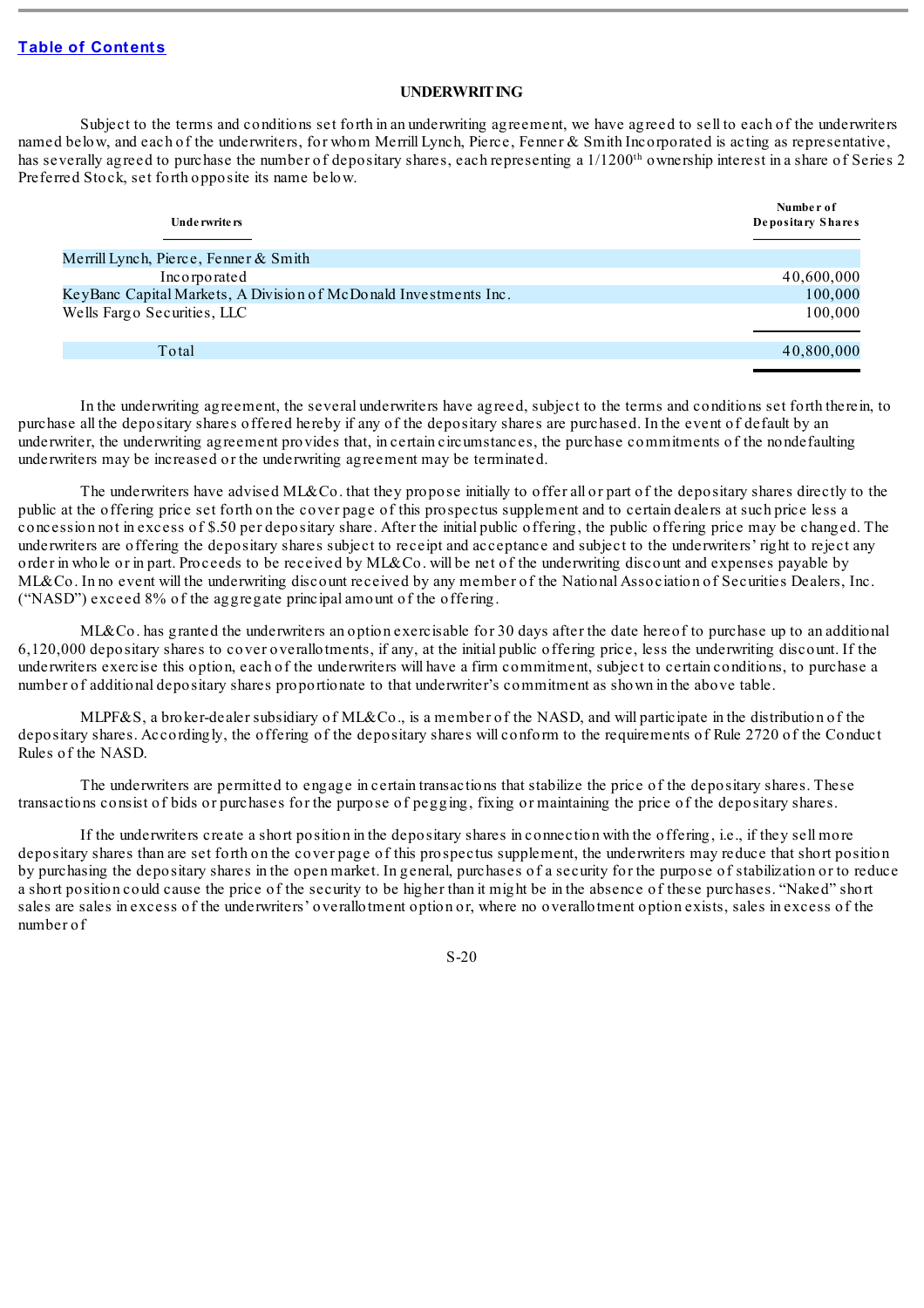depositary shares an underwriter has agreed to purchase from the issuer. Neither ML&Co. nor the underwriters make any representation or prediction as to the direction or magnitude of any effect that the transactions described above may have on the price of the depositary shares. In addition, neither ML&Co, nor the underwriters make any representation that the underwriters will engage in these transactions or that these transactions, once commenced, will not be discontinued without notice.

Subject to obtaining the approval of the New York Stock Exchange, MLPF&S in the course of its business as a broker-dealer may engage in market-making transactions in the depositary shares. MLPF&S may use this prospectus supplement and the accompanying prospectus for offers and sales related to any market-making transactions. MLPF&S may act as principal or agent in these transactions, and the sales will be made at prices related to prevailing market prices at the time of sale.

The underwriters may not confirm sales to any account over which they exercise discretionary authority without the prior written approval of the customer.

Application will be made to list the depositary shares on the New York Stock Exchange. If approved for listing, trading of the depositary shares on the New York Stock Exchange is expected to commence within a 30-day period after the initial delivery of the depositary shares.

We expect the delivery of the depositary shares will be made against payment therefor on or about the fifth business day following the date of this prospectus supplement (this settlement cycle being referred to as "T+5"). Under Rule 15c6-1 of the Securities Exchange Act of 1934, as amended, trades in the secondary market generally are required to settle in three business days after the date the securities are priced, unless the parties to any such trade expressly agree otherwise. Accordingly, purchasers who wish to trade the depositary shares on the date of pricing or on the next succeeding business day will be required, by virtue of the fact that the depositary shares willsettle in T+5, to specify an alternative settlement cycle at the time of any such trade to prevent a failed settlement. Those purchasers should also consult their own advisors in this regard.

We have agreed to indemnify the underwriters against, or contribute to payments that the underwriters may be required to make in respect of, certain liabilities, including liabilities under the Securities Act of 1933, as amended ("Securities Act").

The underwriters may engage in transactions with and perform services for ML&Co. in the ordinary course of business.

## **LEGAL MATTERS**

<span id="page-20-0"></span>The validity of the Series 2 Preferred Stock and the depositary shares will be passed upon for ML&Co. and for the underwriters by Sidley Austin Brown & Wood LLP, New York, New York.

#### **EXPERTS**

<span id="page-20-1"></span>The restated consolidated financialstatements and the related restated financialstatement schedule incorporated in this prospectus by reference from Merrill Lynch & Co., Inc.'s Current Report on Form 8-K dated February 3, 2005 for the year ended December 26, 2003 have been audited by Deloitte & Touche LLP, an independent registered public accounting firm, as stated in their reports dated March 1, 2004 (May 4, 2004 as to the effects of the restatement related to stock-based compensation described in Note 2 to the consolidated financialstatements) (February 3, 2005 as to the effects of the restatement related to the accounting for certain retail account fees described in Note 2 to the consolidated financialstatements) (which express unqualified opinions and which report on the consolidated financialstatements includes explanatory paragraphs for the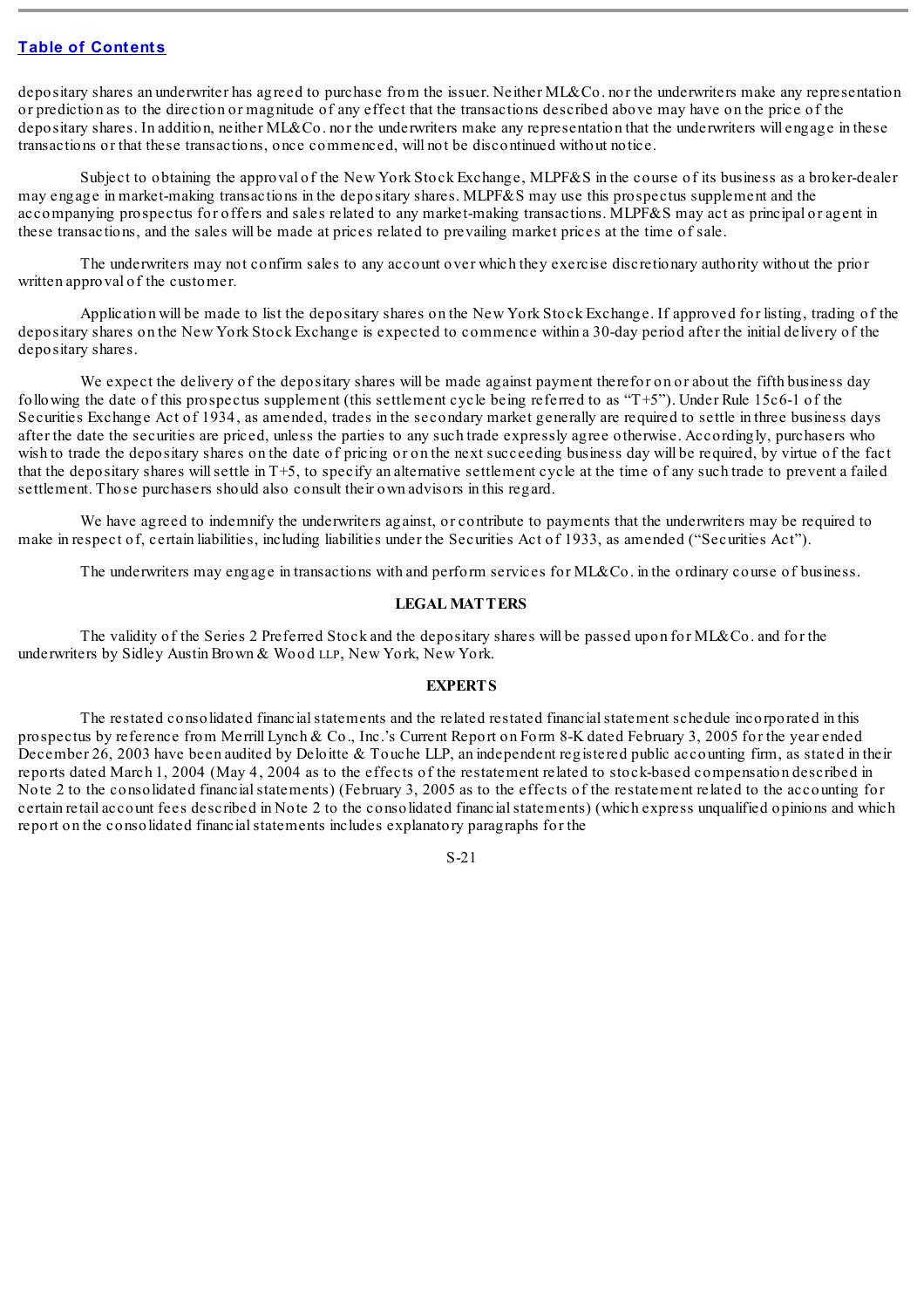change in accounting method in 2002 for goodwill amortization to conform to Statement of Financial Accounting Standards ("SFAS") No. 142, *Goodwill and Other Intangible Assets*, for the change in accounting method in 2004 for stock-based compensation to conform to SFAS No. 123, *Accounting for Stock-Based Compensation*, as amended by SFAS No. 148, *Accounting for Stock-Based Compensation—Transition and Disclosure*, by retroactively restating its 2003, 2002 and 2001 consolidated financialstatements, and for the restatement to correct the accounting for certain retail account fees), which are incorporated herein by reference, and have been so incorporated in reliance upon the reports of such firm given upon their authority as experts in accounting and auditing.

With respect to the restated unaudited interim condensed consolidated financial information for the periods ended March 26, 2004 and March 28, 2003, June 25, 2004 and June 27, 2003 and September 24, 2004 and September 26, 2003 which is incorporated herein by reference, Deloitte & Touche LLP, an independent registered public accounting firm, have applied limited procedures in accordance with the standards of the Public Company Accounting Oversight Board (United States) for a review of such information. However, as stated in their reports dated May 4, 2004 (February 3, 2005 as to the effects of the restatement related to the accounting for certain retail account fees described in Note 2 to the restated unaudited interim condensed consolidated financialstatements), August 2, 2004 (February 3, 2005 as to the effects of the restatement related to the accounting for certain retail account fees described in Note 2 to the restated unaudited interim condensed consolidated financialstatements) and November 1, 2004 (February 3, 2005 as to the effects of the restatement related to the accounting for certain retail account fees described in Note 2 to the restated unaudited interim condensed consolidated financialstatements) included in Merrill Lynch & Co., Inc.'s Current Report on Form 8-K dated February 3, 2005 and incorporated by reference herein, they did not audit and they do not express opinions on that restated unaudited interim condensed consolidated financial information. Accordingly, the degree of reliance on their reports on such information should be restricted in light of the limited nature of the review procedures applied. Deloitte & Touche LLP are not subject to the liability provisions of Section 11 of the Securities Act for their reports on the restated unaudited interim condensed consolidated financial information because those reports are not "reports" or a "part" of the registration statement prepared or certified by an accountant within the meaning of Sections 7 and 11 of the Securities Act.